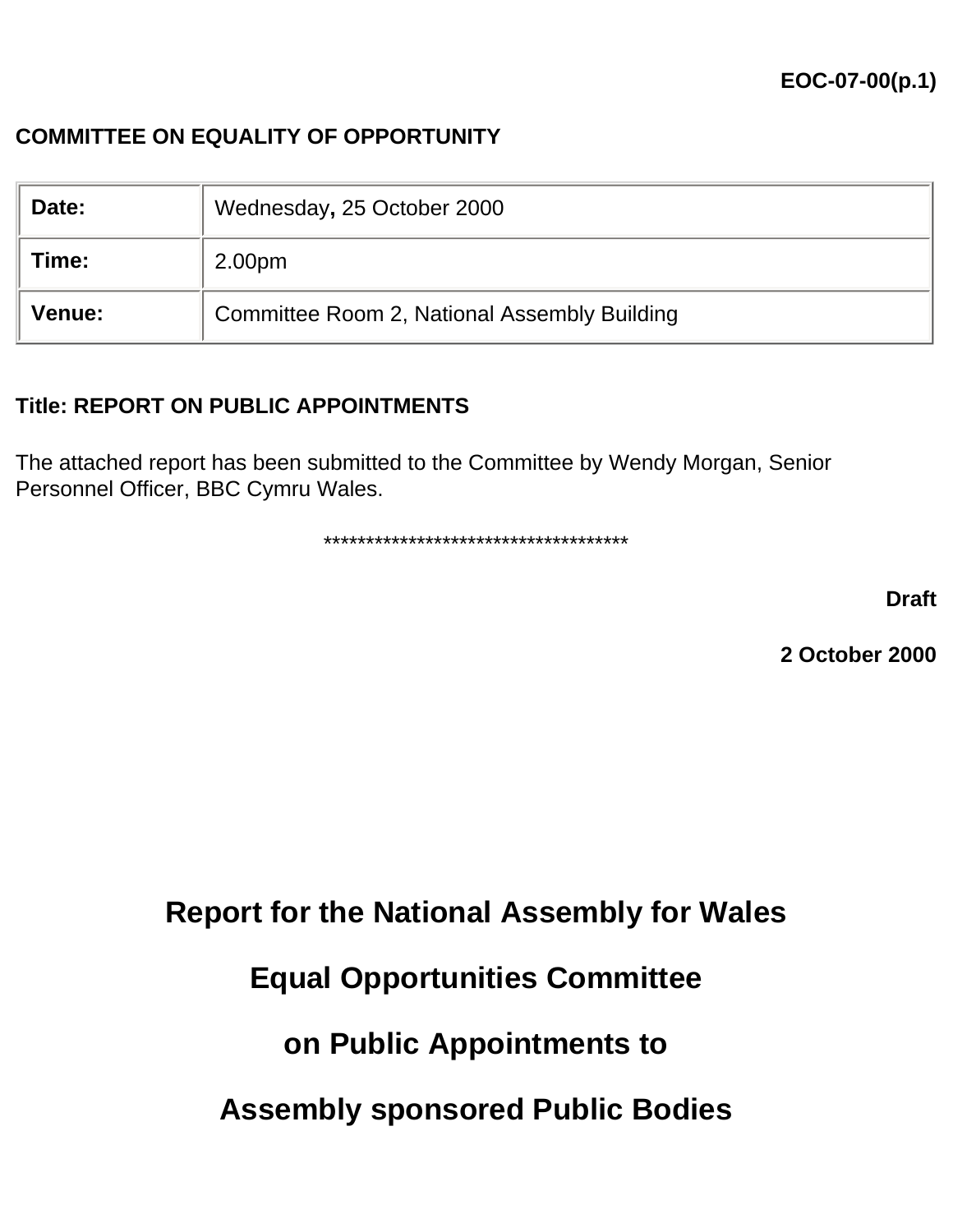# **Wendy Morgan**

# **Senior Personnel Officer, BBC Wales**

#### **Draft report for the National Assembly for Wales, Equal Opportunities Committee on public appointments to Assembly sponsored public bodies**

Introduction 2

- reflecting and serving the communities of Wales
- active citizenship
- fitness to serve
- not a quick fix
- Executive summary 4
- Recommendations for positive action 6
- Defining the job 11
- core competencies
- specialised skills
- corporate governance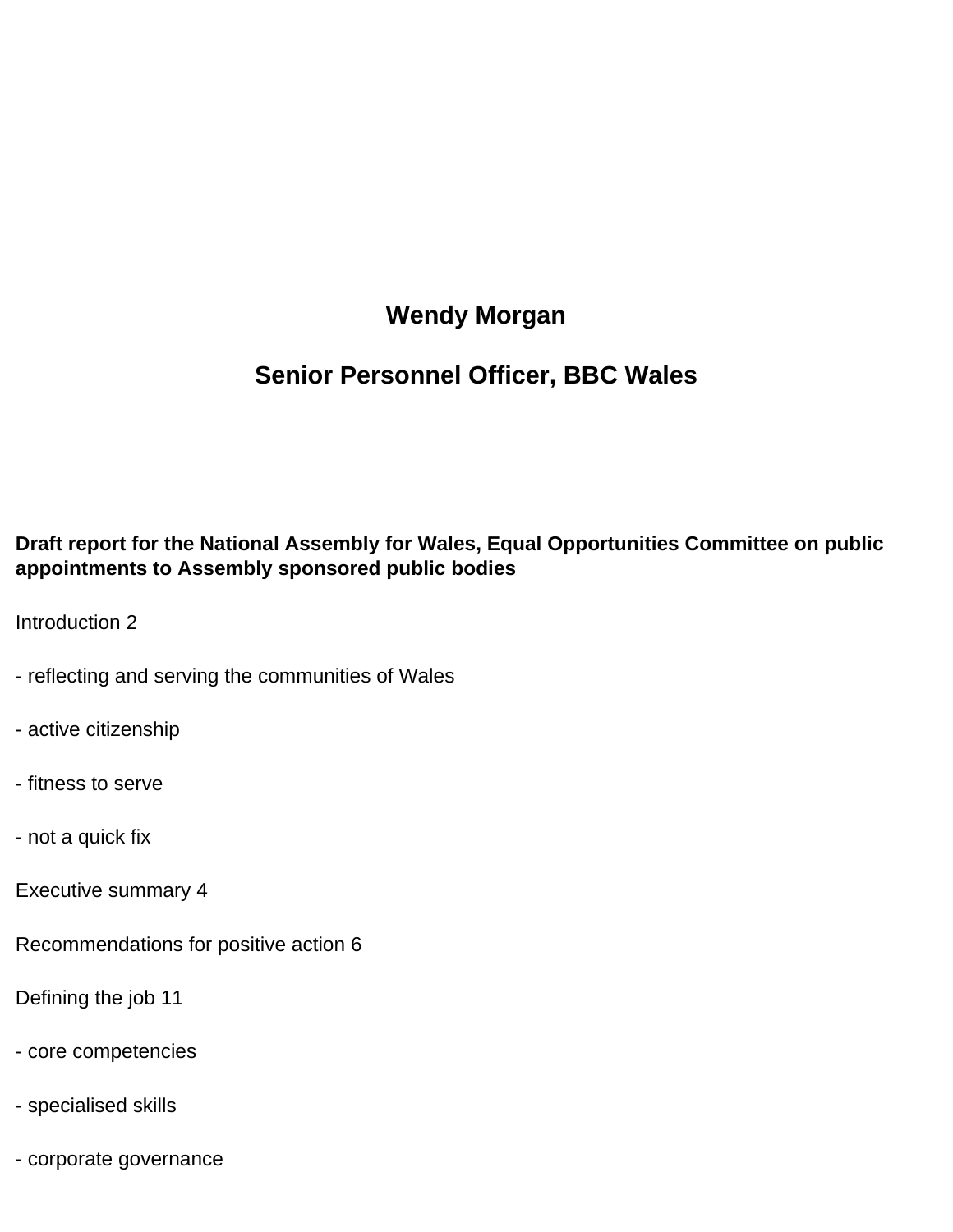- realistic assessment of commitment
- Attracting candidates 13
- adverts are not the only way
- understanding the motivation
- searching for the talent
- nurturing and training
- partnerships and specialist input
- adopting innovative methods and sharing best practice
- fair selection
- Recruiting candidates 16
- interviews are not the only way
- the recruitment process
- fair selection and equality training for the interviewers
- objective testing
- timetabling
- Retaining and developing people 18
- feedback to successful and unsuccessful candidates
- training and induction
- appraisal and performance review
- home/work life balance
- Job evaluation and remuneration 19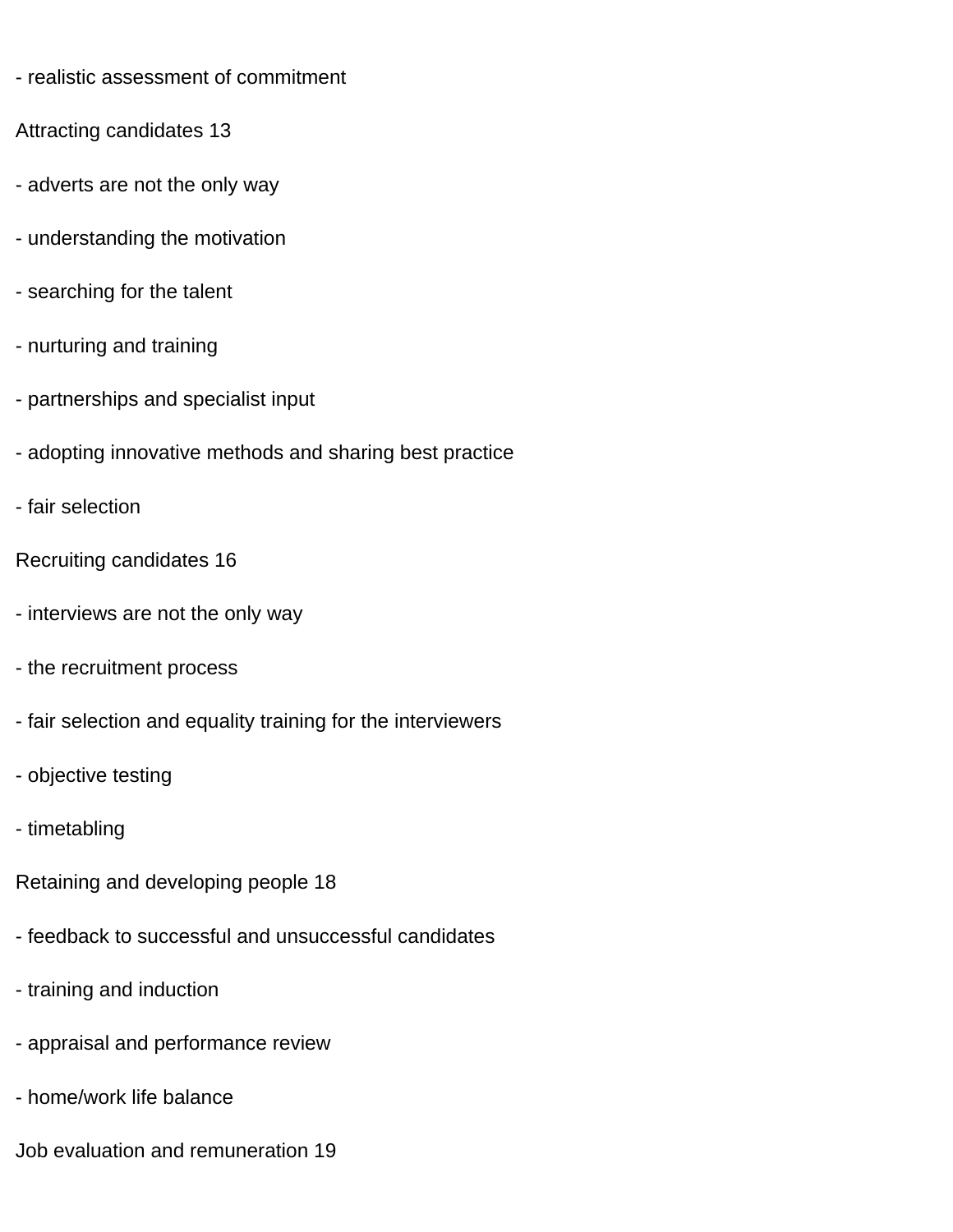#### Publicity 20

- UK Public Service Week in November
- Find out about public service
- the longer term strategy in Wales
- Active citizenship 21
- the personal and social education curriculum
- public service in the trade unions and the public, private and voluntary

sectors

Monitoring and evaluating effectiveness 22

Acknowledgements and references 23

#### **Introduction**

The terms of reference for this report are '*to advise on a programme of action designed to achieve applications for public appointments which are broadly representative of the Welsh population, particularly in respect of gender, race, disability; and which enable appointments to be made so that public bodies better reflect the communities they serve.*'

The National Assembly for Wales and the United Kingdom Government rely on a wide range of bodies to help deliver policies. The involvement of people, from different backgrounds and with different life experiences, in public bodies enhances accountability and provides expertise. It offers the opportunity to play an important and constructive part in local communities as well as contributing to the government process. Such work is generally part-time and usually unpaid although some appointments are paid.

The National Assembly for Wales has responsibility for nearly 600 appointments to 143 public bodies, ranging from the Boards of NHS Trusts and Health Authorities, major Assembly sponsored public bodies such as the Welsh Development Agency, the Higher Education Funding Council for Wales, the Sports and Arts Councils for Wales and the Welsh Language Board, to a wide range of advisory and smaller bodies such as the Ancient Monuments Board for Wales and Community Health Councils.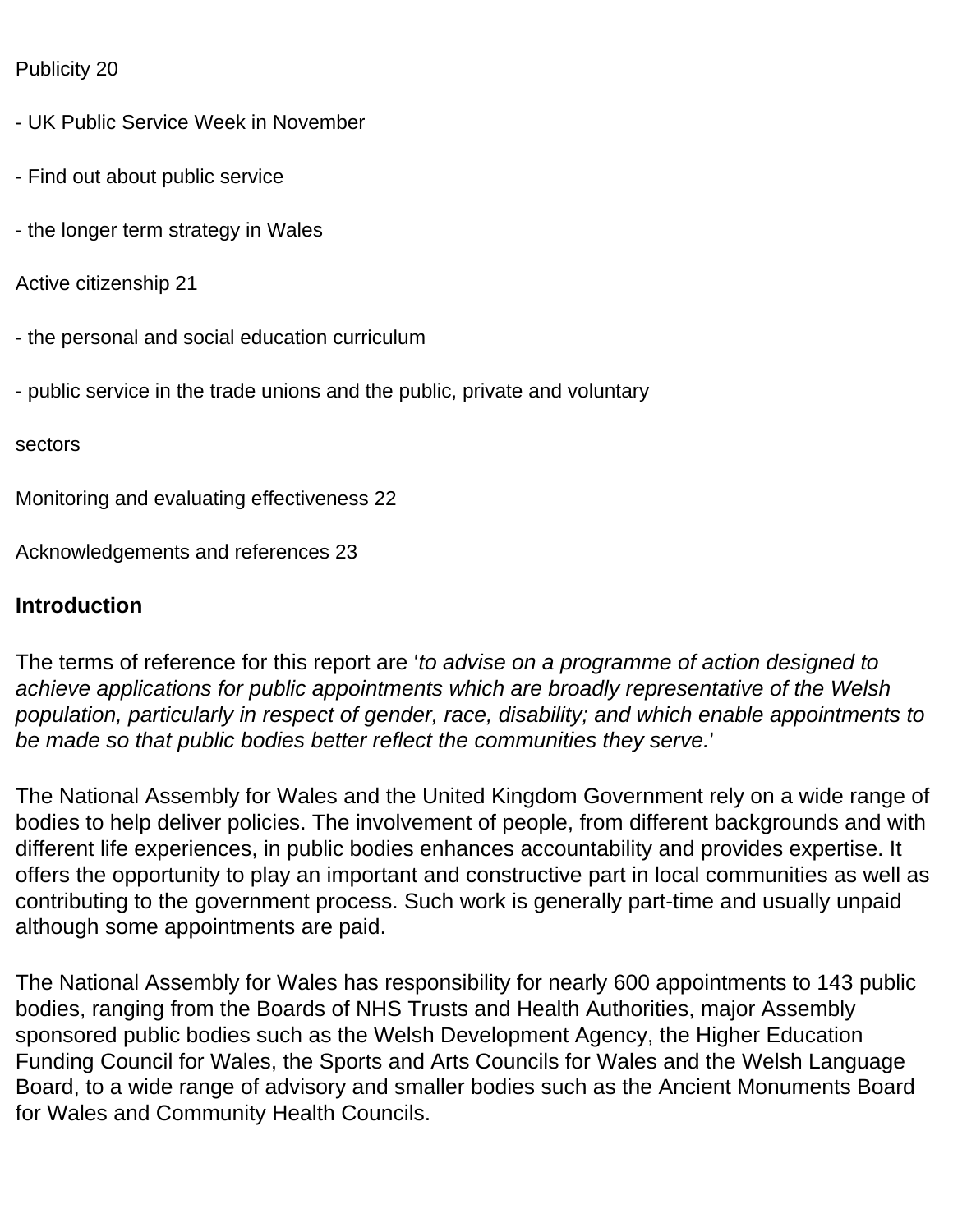Whilst the number of women holding public appointments in Wales is rising, the target is to secure a year-on-year increase from the current figure of 31% to 40% in the year 2003 and to work towards a broadly equal representation of men and women in public appointments on each body. As of 1999, around 30% of applicants were women and the aim is to increase this to 50% by the end of 2001.

In 1999, 1% of appointments were held by members of the black and ethnic minority communities. The target is to increase this and in the case of those public bodies that directly serve communities with a high proportion of black and ethnic minorities, to reflect the proportions in those communities.

The proportion of applicants with a self-reported disability will be monitored with the aim of securing a year-on-year increase to 5% by the year 2003.

The age and occupation (or otherwise) of applicants and those appointed will be monitored with a view to ensuring a wider cross section of people are appointed.

For a variety of reasons, some people may not feel ready to give the necessary and regular time commitment to serve on a National Assembly for Wales sponsored public body but still have a desire and a willingness to 'do something for the community'. There are many opportunities for taking on a voluntary role in the public sector, including becoming a school governor, a magistrate or a member of a Local Authority or Police consultative group. Many skills used in these roles are transferable to public bodies. Other skills, learned in work, as a parent or carer, an active trade unionist or member of a political party, or as a voluntary worker, also add value to serving on a public body. There are many active citizens who are unaware of opportunities to make more of a contribution and many others who view the appointments to public bodies with scepticism. Some are actively hostile to the concept, seeing it as a way of appointing political place men and adding a class of non-elected representation.

Transparent, fair and open competition for appointments, made on merit and based on equality of opportunity, will ensure those serving on public bodies in Wales not only have the skills and specialist experience needed but clearly demonstrate they have the selflessness, integrity, objectivity, accountability, openness, honesty and leadership to behave ethically and responsibly when delivering services to and for the people of Wales through the National Assembly.

The culture of active citizenship, as a way of contributing to and enhancing communities and ensuring public accountability, is not yet embedded in the democratic life of Wales and it will take time, first for behaviour to change and later, attitudes.

#### **Executive summary**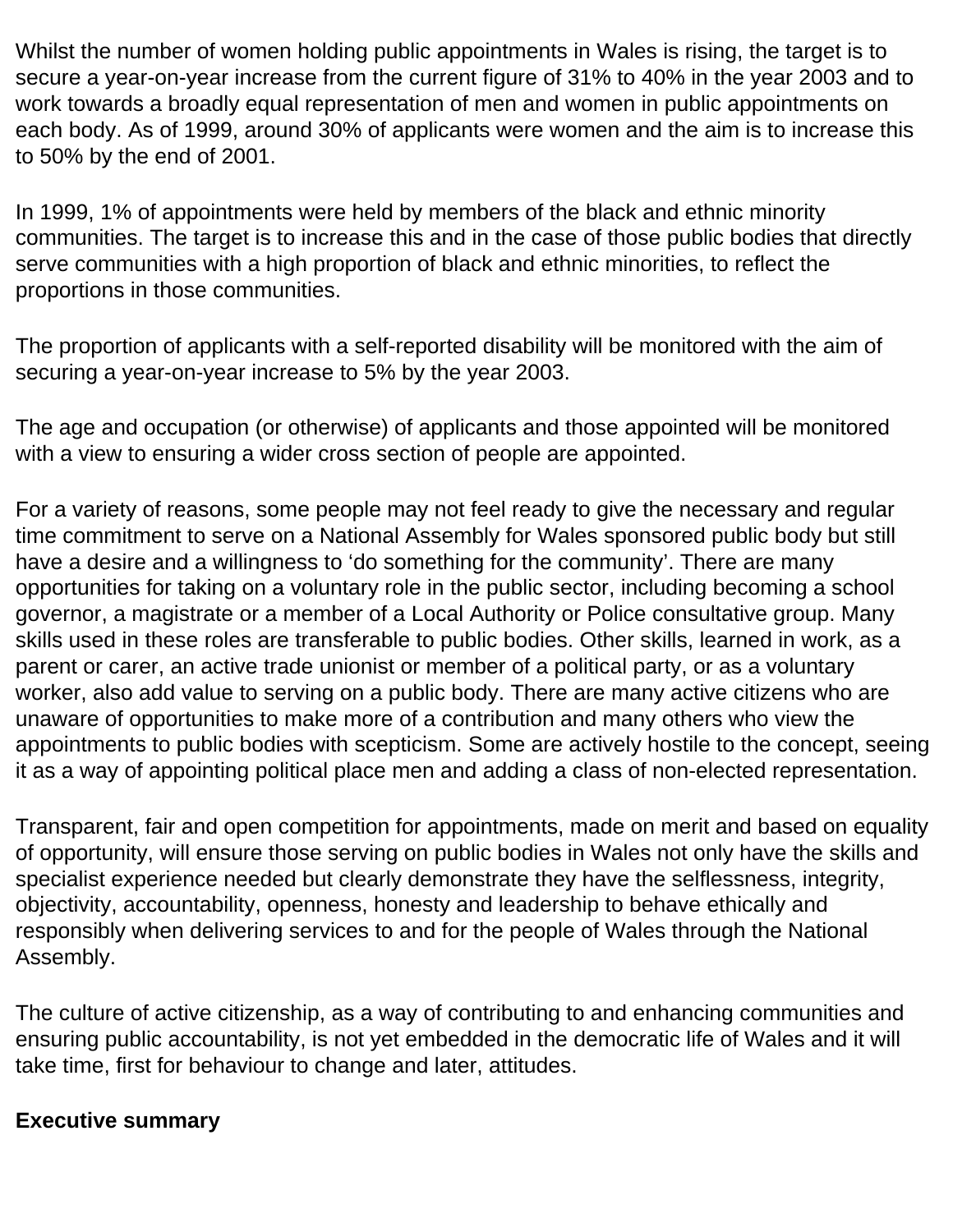This report describes the present situation with regard to public appointments in Wales and makes recommendations for action that are by no means exhaustive. Given the time constraints, it was not possible to carry out detailed research in all areas; so an indication has been given where further work may be necessary or desirable.

There are talented people in Wales, who have the experience for public service.

The challenge is to attract, recruit and once appointed, retain and develop them.

There is no quick fix and a longer term strategy must be planned

The recommendations for action are based on best practice fair selection and the report is heavily weighted towards defining the job (for that is what a public appointment is) attracting and recruiting candidates. There is the opportunity to take action which is pro-active, imaginative, widens access and closes the knowledge gap.

Equality of opportunity must be mainstreamed into all the working practices and equality of output evaluated.

One of the dangers in a report such as this, is the expectation that it gives all the answers.

The reality is that there are numerous partners, with whom the Equal Opportunities Committee works, in the government of Wales who are more than happy to share knowledge and information and to give advice. Ask them, ask the civil servants and ask others. They have more ideas than I.

# **The big idea**

The recommendations for positive action look onerous but by working with partners in the private, public and voluntary sectors, the trade unions and others it is possible to tap a virtually 'free' resource.

Use the partners for specialist input into appropriate and lawful positive action e.g defining jobs, core competencies and drafting adverts using inclusive language; advising on skills training and access to that training.

Draw on the expertise of the Assembly sponsored public bodies (WDA, NHS Equality Unit) and other public bodies in Wales, such as academic institutions, the Local Authorities, particularly Education and Lifelong Learning, BBC Wales. Involve the TUC, WEA, charities and the Welsh Council for Voluntary Action. Large corporate organisations, the IWA, the CBI, Independent broadcasters, Business in the Community, the Federation of Small Businesses, the Recruitment and Employment Confederation may all have a valuable contribution to make.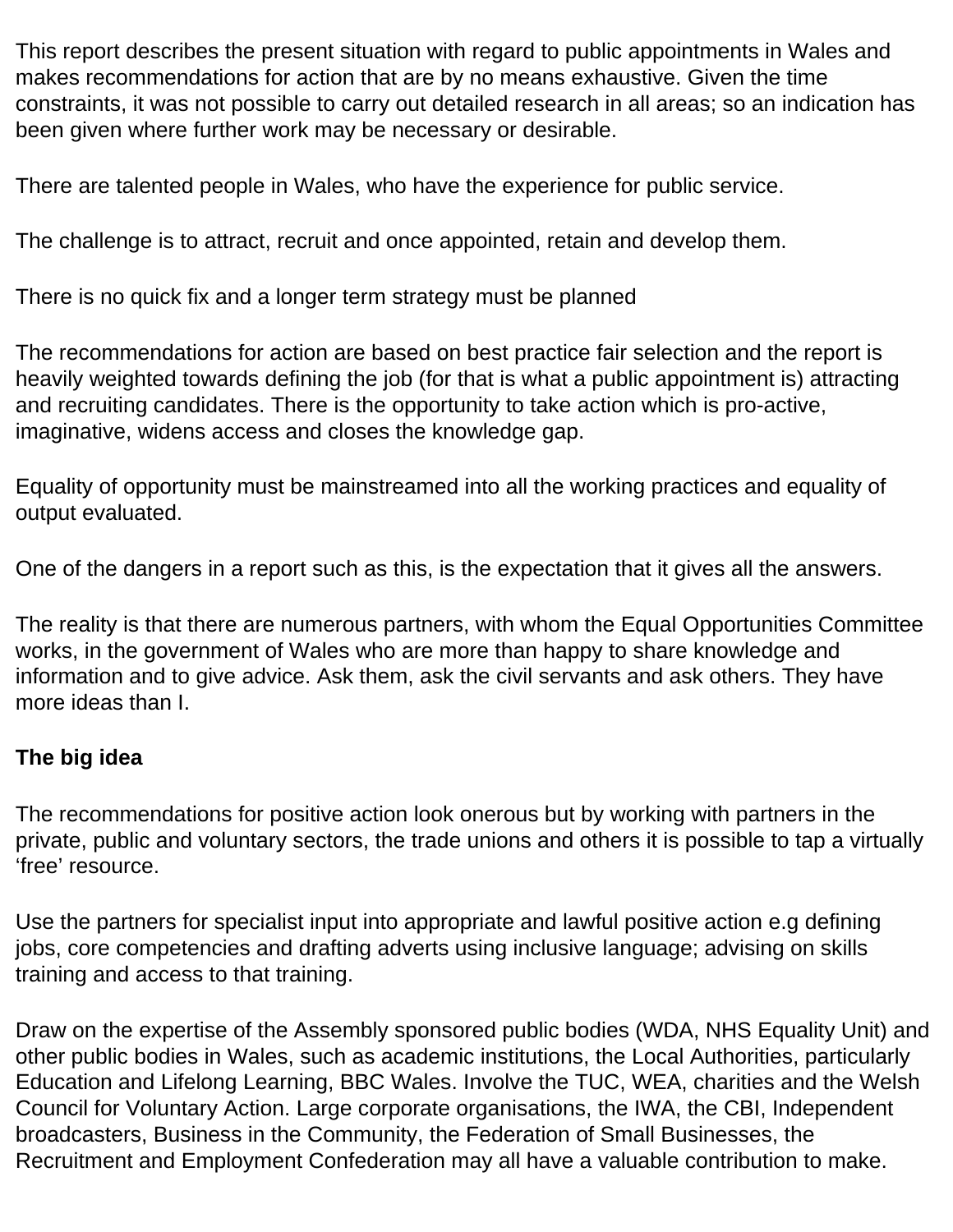Use the Wales Assembly of Women, National Wales Women's Coalition and Chwarae Teg*.* Much information may be gained from the experiences of the Scottish and Northern Ireland Executives and the UK Public Appointments Unit.

In the same way as BBC Wales has facilitated my secondment to the National Assembly for Wales, others may be asked to do so. Do not underestimate the mutual benefit and the feeling that it is 'good for the organisation, good for the Assembly and good for the individual'.

I have made suggestions that are by no means prescriptive.

The same care for equality of opportunity must be shown for secondments as for public appointments and they should be monitored.

By working through the actions in the way suggested, not only will public appointments better reflect the communities they serve but those involved will become part of the active citizenship - of which public service is but one element - that is essential for living in a devolved, culturally diverse, democratic Wales.

# **Recommendations for positive action**

*Partners/further work shown in italics*

# **Defining the job**

• Define the relationship between the Chair and other non-executive members of the public body and between the appointed members and the Chief Executive.

Janet Trotter, an academic and Chair of NHS Trust for South and West Wales is putting *together a national training pack for non-executive members. Teresa Brooks, also of the NHS*  and based in London, might be asked to contribute her expertise on training in the working *relationship between a Chair and a Chief Executive of a public body.*

• Draw up accurate job and person specifications, which define the core competencies, specialised skills and essential experience, using clear, inclusive, realistic and unambiguous language.

*Bring together small teams consisting of the current Chair and Chief Executive of the public body, a member of the public appointments unit, an external professional with skills in job definition ( Local Authority or recruitment consultant) and an equality specialist (EOC, CRE, DRC, academic, or public sector) to facilitate a brainstorming session, based on a National Assembly brief for the sponsored public body.*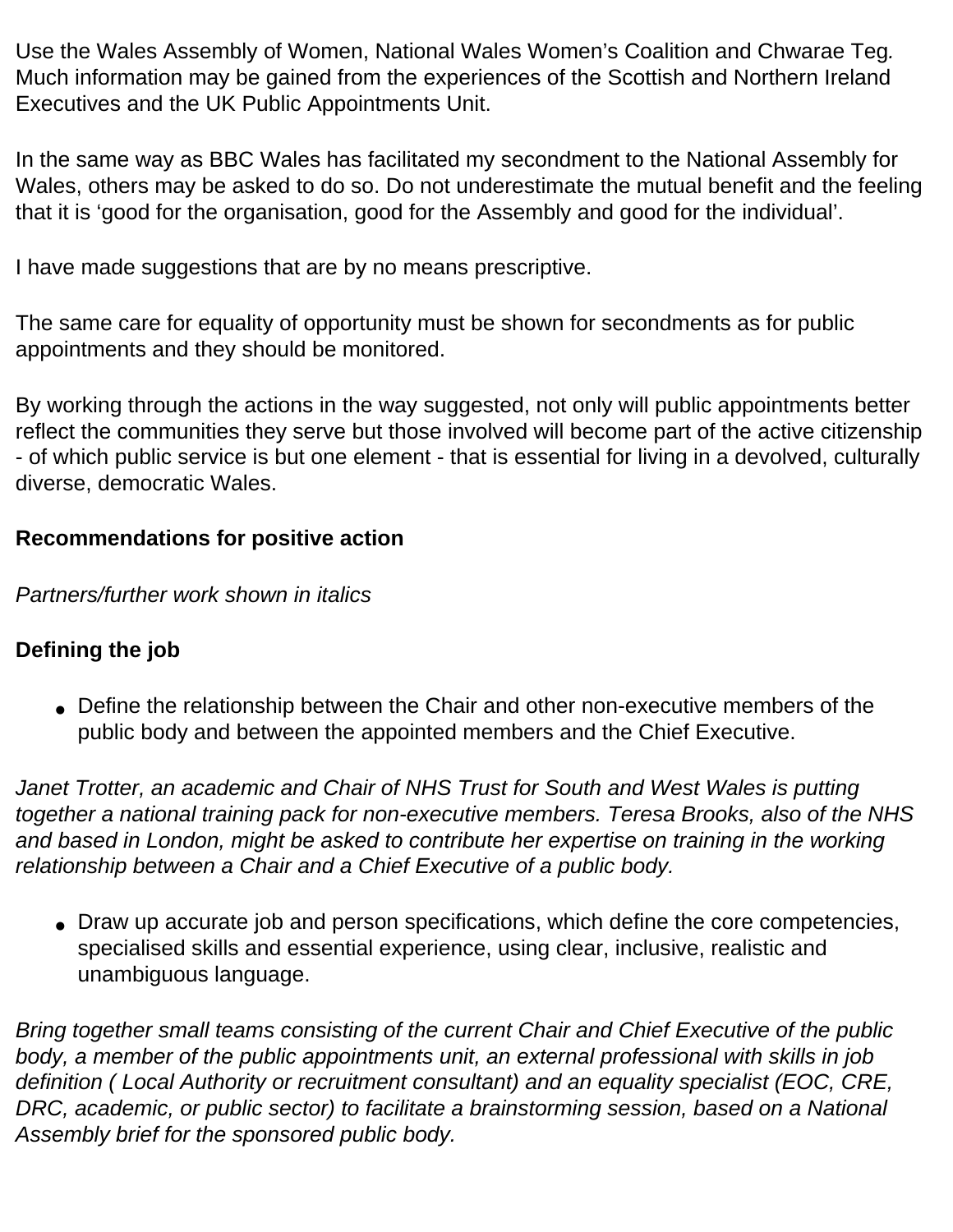• Develop a working definition of Corporate Governance.

*Use existing information from the UK Public Appointments Unit. Try a short swap between London and Cardiff.*

• Make a realistic assessment of the time commitment for the public appointment, ask how many days a month are required, not only for board and committee meetings but for background reading, preparation, travelling, meeting members of the public. Consider ways of working 'smarter'.

*Ask the existing members, not only how much time they spend individually and collectively but also how they would like to work and what ways they can think of for reducing the time whilst maintaining or improving their effectiveness. This could be a research project for an undergraduate taking a Business Studies degree at a Welsh University and might be a vacation internship with the public appointments unit.*

## **Attracting candidates**

• Jazz up the adverts, making them clear, inclusive and straight forward.

*Brainstorm, using the job definition information, one or two adverts. Use a journalist, advertising agency, a public appointments person and an equality specialist and follow up with paired secondments; so, for example the public appointments person may spend a day a week for 4 weeks with an advertising agency and vice versa.*

• Be imaginative with the print medium, using press releases, articles, news and human interest stories associated with the public body, in support of the advertisement. Use alternative publications and media (radio, television, the internet, leaflets, flyers and posters).

*Pull in marketing and press experts from the public body whose job is being advertised to advise on a marketing campaign. Ask the voluntary sector or a charity with a high publicity profile to share their experiences. Ask the equality partners for their advice on what publications should be targeted.* 

• Find out what motivates people to apply for a public appointment

*Pilot research in Wales on what motivates women to apply for a public appointment, to take up a post and to continue with it; what puts women off applying. This should be combined with finding out where people expect to come across information on public appointments.. This research might be commissioned from a University in Wales (Prof. Terry Rees in Cardiff or Dr Julia Edwards, Glamorgan) with a post graduate or PhD course. Follow up the pilot with other*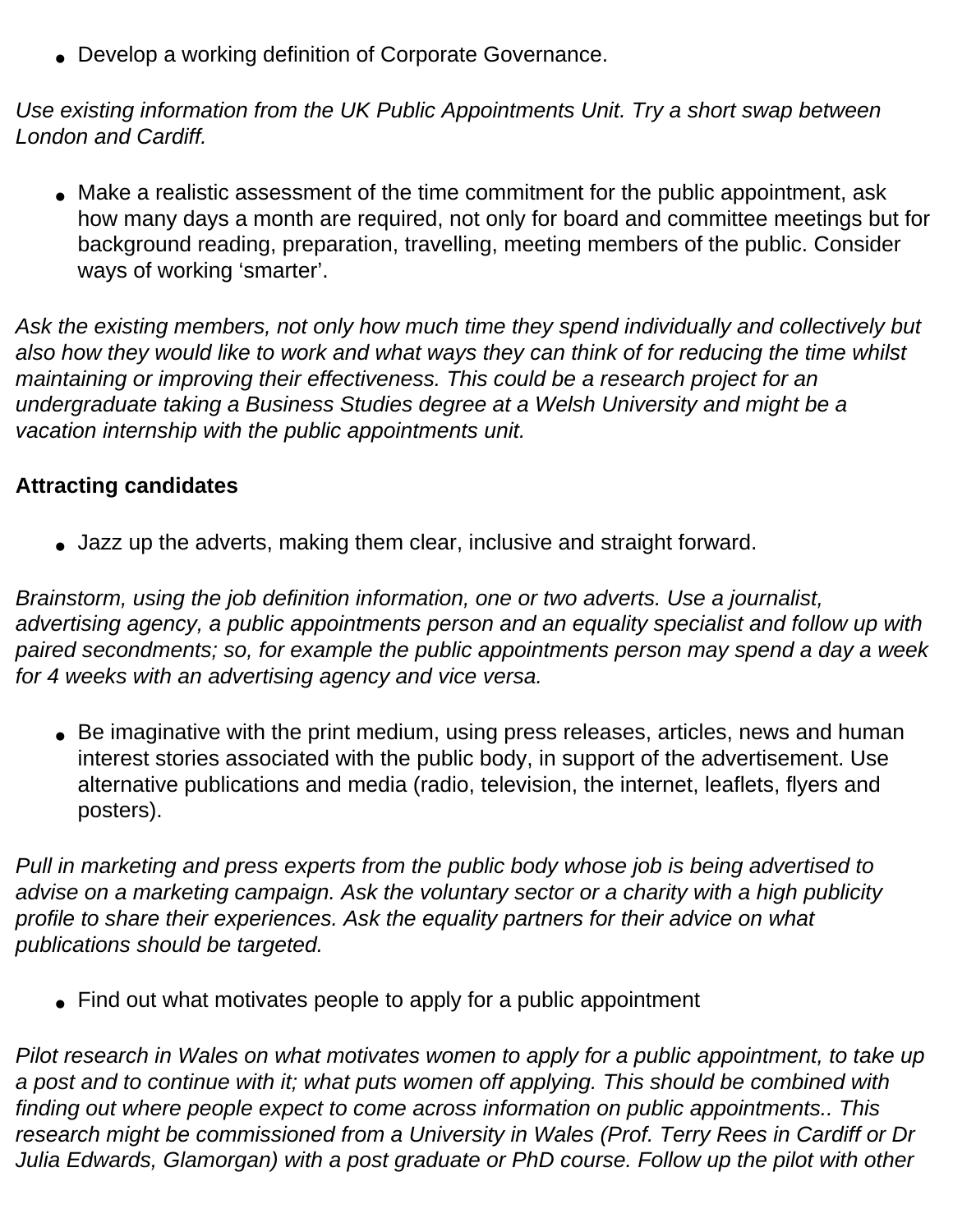#### *under represented groups*

• Search for the talent in the community and go out and meet people already contributing to public life.

*This is a big piece of work that needs more time spent on it. Consider a secondment. Seek the help of Assembly partners in identifying organisations and individuals. Try using Recruitment Consultants. Apply equality of opportunity.*

• Train those with potential in the core competencies and give the opportunity for others with the competencies to gain relevant experience.

*Ask the DRC about positive action training in core competencies to overcome the double deficit experienced by many disabled people. Ask Chwarae Teg on understanding business and finance, about the experience of women returners and the Springboard programme. Use the EOC Equality Exchange model. Discuss with the CRE the needs of black and ethnic minority women in MEWN Cymru. Talk to the TUC about representational and negotiating skills. Encourage broadcasters to share presentation skills.*

## **Recruiting candidates**

• Plan the process

*Discuss with Assembly Secretaries the possibility of staggering the end of the period of office*  for those appointed to public bodies. This would need to happen only once. Edwina Hart in *Cabinet.*

*Further work should be done to set up one central recruitment centre offering professional advice, consistency and adding value to the process.*

*Rather than being task oriented, a unified Wales Public Appointments Unit should learn from best practice in other areas, work 'smarter' and have greater concern for the quality and equality of output. This is a major piece of work that is outside my remit.*

*Public appointments staff should book the interview date in advance and put it in the advert; so candidates have a clear idea of the timescale.*

• Prepare a selection pack for candidates, giving clear, unambiguous information that is inclusive and allows an individual to make an informed decision whether s/he satisfies the criteria for the job.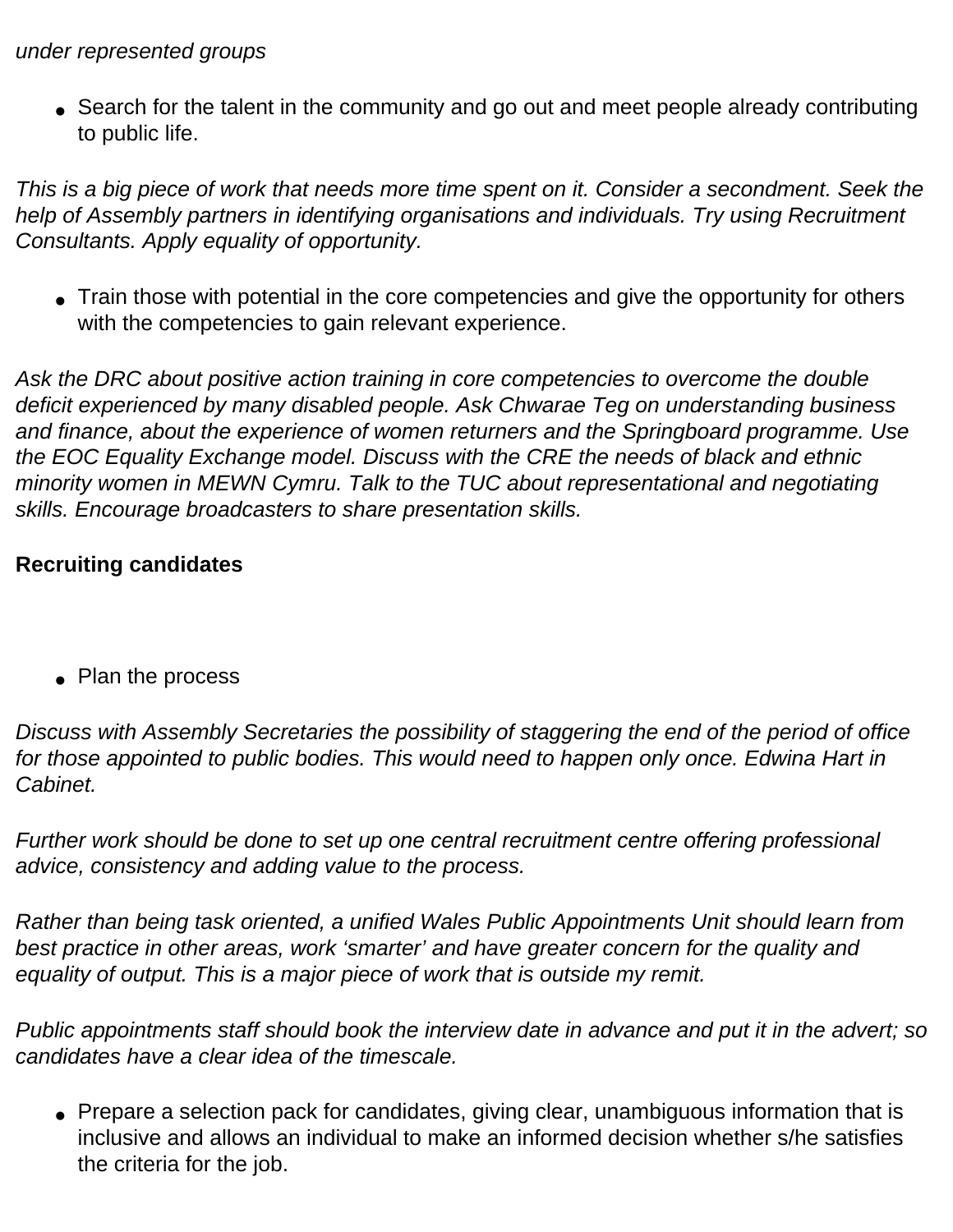*Include the job/person specification and the core competencies and specialised skill/ experience. Emphasise the value of difference. Make it clear that candidates need not satisfy all the criteria and that selection is aimed at achieving a balance of the competencies and the range of specialised skills and experience across the team, specifying those that can be learned or developed. Explain the timescale and the methods of selection. Devise a clear and straightforward application form that is based on evidence of competence as opposed to biographical data and is consistently applied. Make the information available in different formats and languages. Tell people how long the process will take, keep them informed at every stage and specify how feedback will be given. Indicate where further information is available e.g. Internet, electronic form of info pack, e-mail, publications. Applicants need to know that being encouraged to apply for a public appointment, being written to and invited to apply or being offered training as a positive action is not an indicator for definite appointment. They will be subject to the same rigorous and fair selection process as everyone else.*

*This work lends itself to a secondment, either as one piece of work or as topics, drawing on best practice across Wales. The Chartered Institute of Personnel and Development has an excellent library. Students of the CIPD studyingand working across Wales are always looking for good projects. The UK Appointments Unit has experience and there is advice available from the EOC, CRE and DRC.*

• Fair selection and equality training should be a pre-requisite for everyone involved in the recruitment process, not only the interviewers but Chairs of Public Bodies and civil servants.

*There are many organisations both public, private, trade union and voluntary agencies that offer this training. The EOC Equality Exchange runs courses; so does the BBC and the NHS Equality Unit. Ask for a place(s) to be made available for individuals to attend as guests. This may make it easier to accommodate the large numbers involved and diminish, though not obliterate, the need for bespoke training. The committee of a public body should make this training an objective. Monitor the attendance.* 

• Use the job definition/person specification to devise appropriate methods of testing competencies.

*Whether applying objective skills and ability testing, work sampling or observed exercises, use only trained British Psychological Society Certificated testers and test administrators.. Consider training staff in-house or borrowing qualified people from partner organisations, swapping staff where possible. These actions are not as expensive as using consultants.*

• Build a talent database, with sophisticated interrogation, that is kept updated. Add competent people who already been tested and satisfy the core criteria but may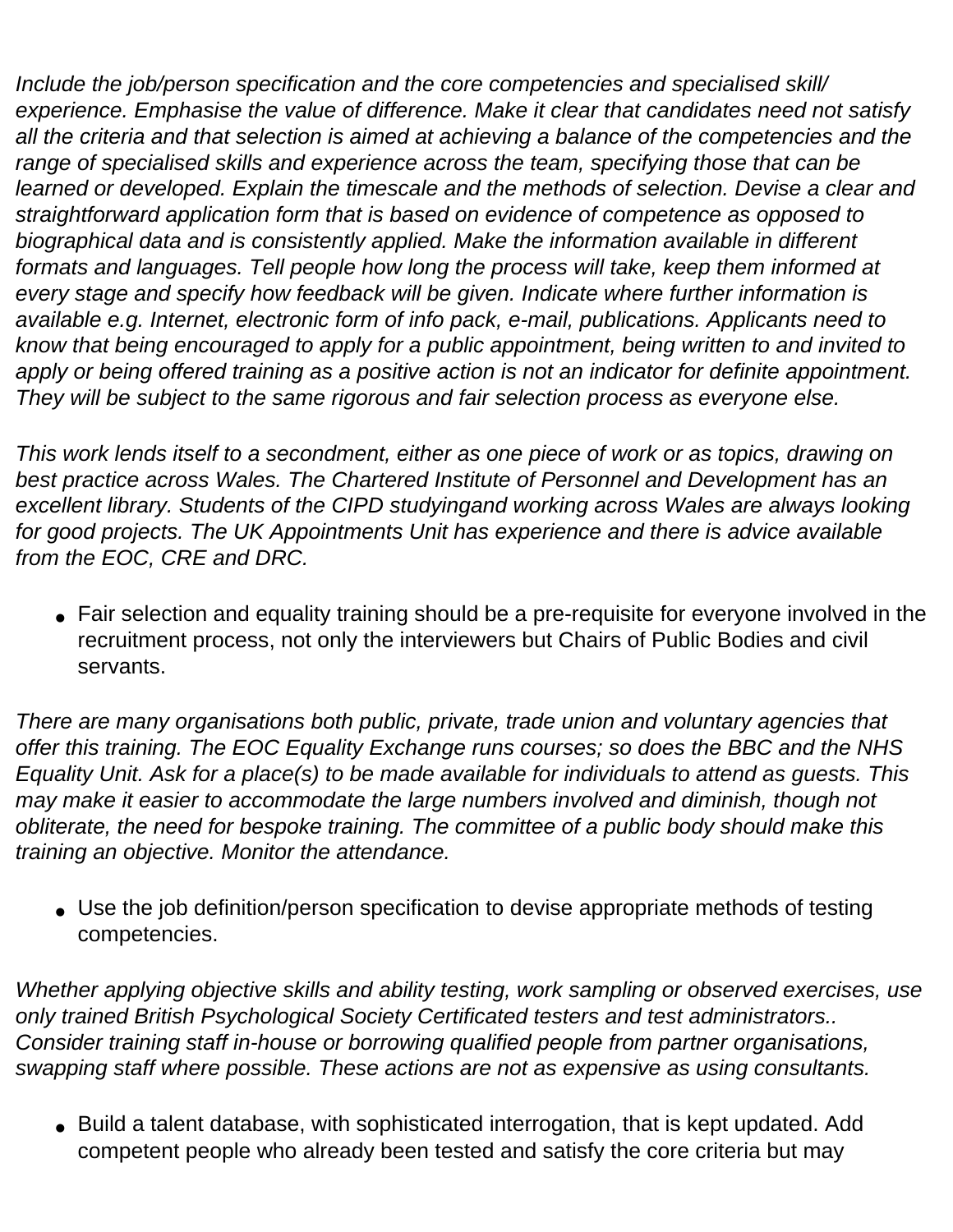otherwise be lost to the system.

*Further work to be done here. The skills should be found within the Assembly.*

## **Retaining and developing people**

• Provide training and induction for all those newly appointed to public bodies.

*See suggestion made under 'defining the job'. Also use the public body training expertise.*

• Carry out appraisal and personal performance review.

*This is part of the normal business of Chairs and Committees, to develop members of public bodies. It affords the opportunity of finding out why people stop wanting to serve on a public body and choose to leave.* 

• Mainstream equality into the working ways of the committees.

*Due regard should be given for the individual and collective needs of those serving on public bodies; so there is a balance between home and working life. Committees should consider family friendly ways of working and Chwarae Teg and the EOC have a wealth of information and advice to give, as have the CRE and the DRC, especially on access.*

#### **Job evaluation and remuneration**

• Although not strictly part of my remit, there is an equal pay question concerning remuneration for serving on a public body.

*Further work should be undertaken on job evaluation of all public appointments and the attendant remuneration.*

## **Publicity**

• Public Service Week in Wales might usefully target Llais Ifanc, a diverse group of young men and women from across Wales and in the future, shadow suitable role models in public bodies and report to the Assembly Equal Opportunities Committee on their shared experiences. Support with press releases, photo opportunities and radio and television exposure. Add it on-line to the Assembly web site.

*Others are working on this. Find some best practice examples of people performing public duties amongst public service organisations, trade unions, the voluntary sector and private*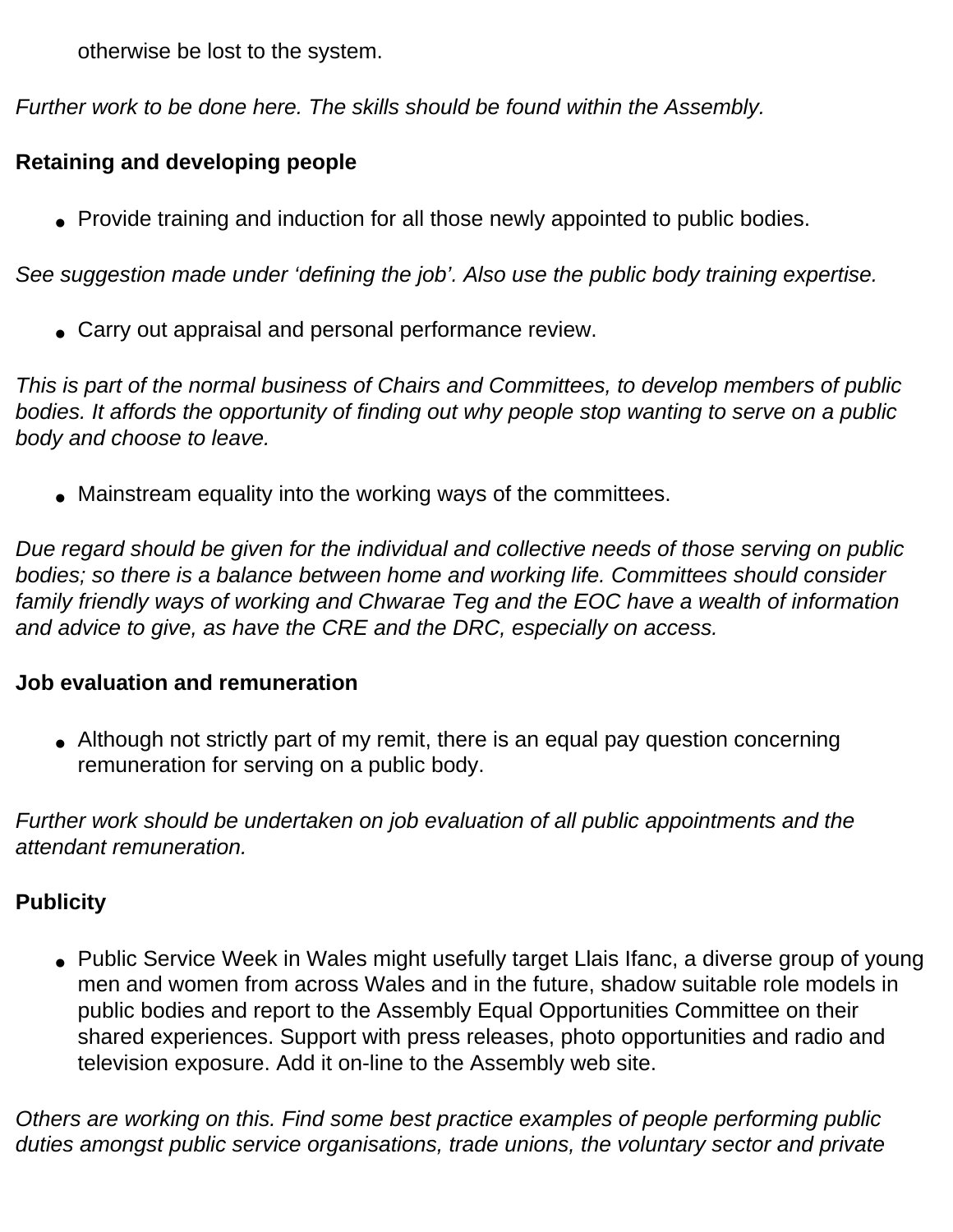*business and promote them. Christine Lewis and Enid Rowlands have had very good experiences of public appointments. Ask Assembly members for other names, reflecting the communities across Wales.*

• Public Appointments Day is just the beginning. The next stage of a longer term strategy to 2003 would be for Wales to have its own campaign to help people find out about public bodies.

*This would be a separate piece of work outside the remit of this report.*

*One suggestion is to commission from BBC Wales Education, with joint funding and possibly TEC money for Lifelong Learning, a series of television programmes with a back up pack and video, available in English and Welsh. In the same week as transmission, activities would be arranged across Wales and given news coverage. BBC Radio Wales has a campaigns producer who would help co-ordinate coverage across the channel and link to Radio Cymru. There would be opportunities for exposure on the Sarah Dickins programme and phone ins on other programmes. The BBC might set up an on-line forum. This needs further discussion.*

# **Active citizenship**

• Revisit the personal and social education curriculum to include more on active citizenship and public service, possibly using work experience.

*Work of the Assembly pre-16 Education committee and the Equal Opportunities committee.*

• Audit the situation on paid time off in the public sector.

*Further research needed on this. Encourage the take up of this statutory right within the public sector in Wales, in partnership with the trade unions.*

# **Monitoring and evaluating effectiveness**

Further work needs to be done to devise the short, medium and longer term strategy, determining the timescale and agreeing the planned actions against which progress may be measured. Targets in respect of gender, race and disability and collecting data are straightforward. Some of this is being done but needs analysis. More difficult is evaluating what difference these actions will make to the effectiveness of public bodies in the long run in terms of equality of output.

# **Defining the job**

The key documents for the whole of the recruitment, objective setting, training and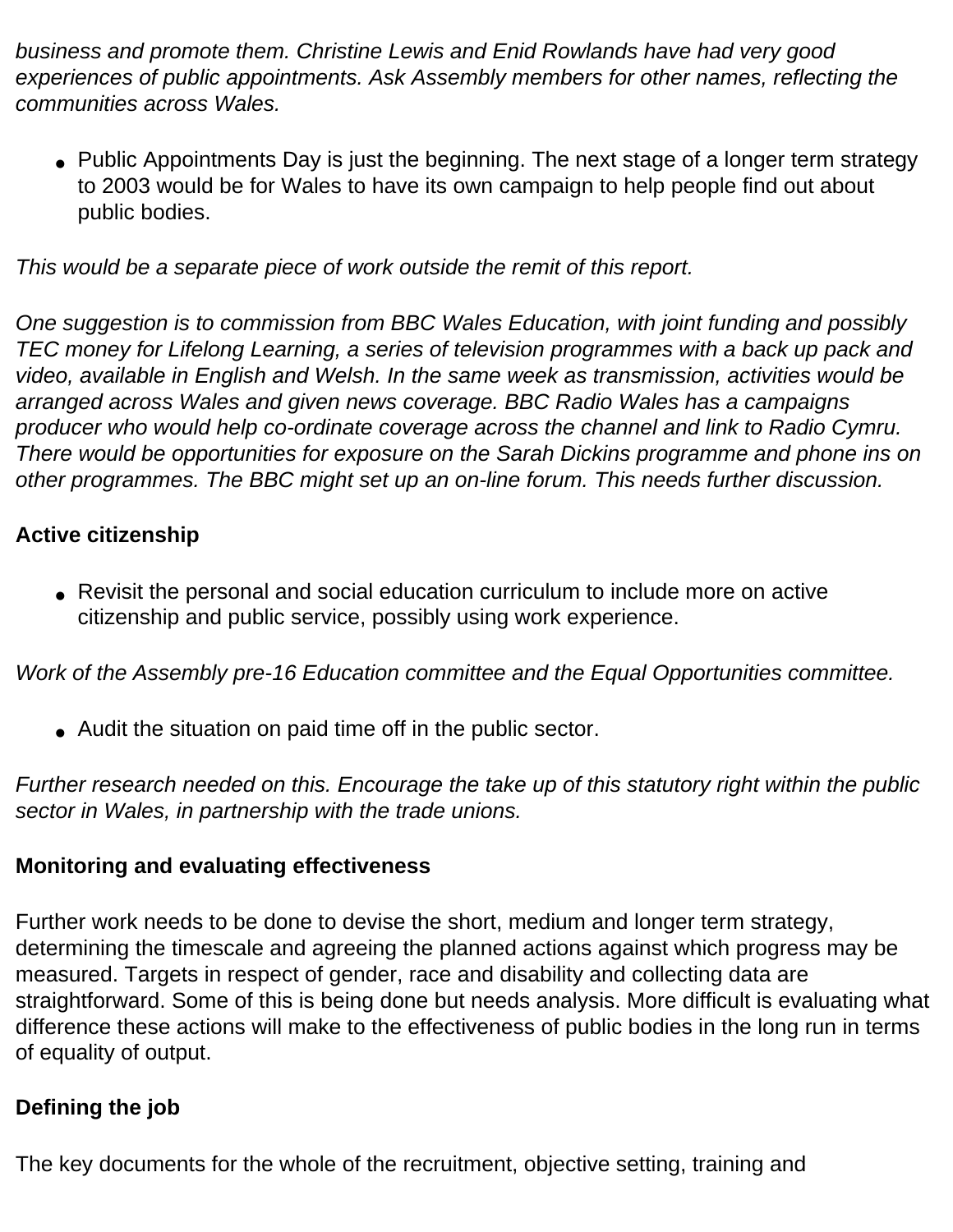development, performance review, job evaluation and remuneration processes are the job description and the person specification. They define the role, the responsibilities and the competencies needed for the person appointed to succeed.

They should be clear, realistic and unambiguous so potential applicants are able to make a rational decision as to whether to return an application form. They define the relationship between the Chair and other non-executive members of the public body and between the appointed members and the Chief Executive.

The **core competencies** (not an exhaustive list) include

- representing the views of others
- having a well informed opinion
- articulating arguments
- questioning and scrutiny
- working collectively (teamwork/committee experience)
- presentation skills
- report reading and summarising
- taking responsibility and calling others to account
- planning and action
- effective communication and interpersonal skills
- leadership
- promoting equality of opportunity

The **specialised skills** may be specific such as a recognised qualification in finance or personnel. Applicants may need to demonstrate a clear interest in or background relating to a particular subject area that they have pursued either professionally or privately. A public body may require experts in a particular field, or a chair or vice-chair with experience of operating at a senior management level. They may need a spokesperson with particular skill in handling the media.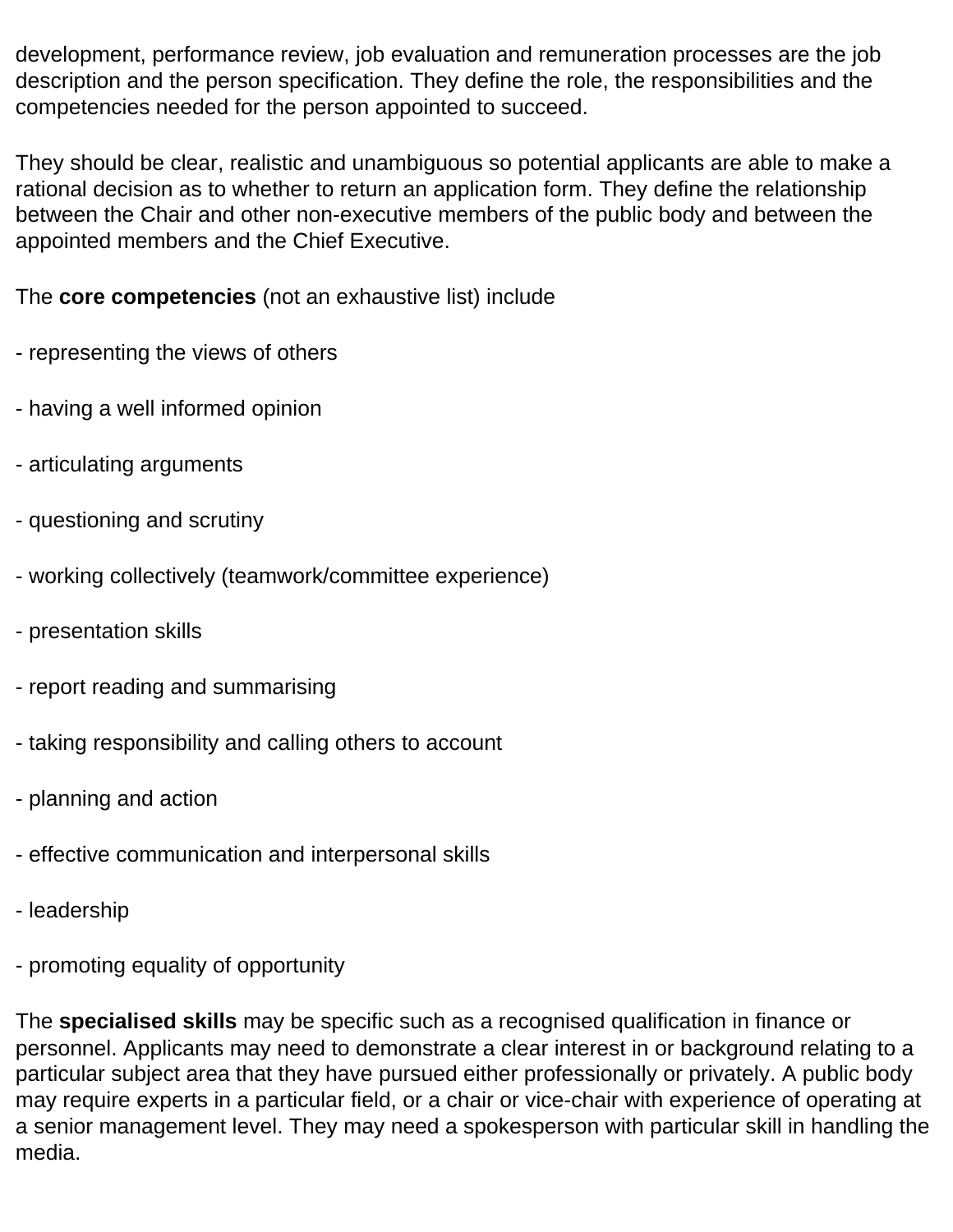What puts people off applying, particularly women, is the assumption that all the specialised skills and all the competencies are needed. It should be made clear that the committee of the public body is made up of a range of abilities and experience, combining to be greater than the sum of the individual parts.

**Corporate governance** is a phrase that needs explanation. It is not readily understood as a phrase but is easy to understand in a common sense way.

The Committee on Standards in Public Life set out 'seven principles of public life', to which public office holders should adhere. They include, for example, accountability, which means that you are willing to give an account of your collective decisions and activities and submit yourself to personal scrutiny; integrity, which includes declaring (and if necessary giving up) certain private interests; and selflessness, which means taking decisions solely in the public interest. Does it mean declaring that conviction for drink driving 6 years ago or having a County Court judgement against you for not paying a £150 debt on a storecard? People need to know.

**A realistic assessment of the commitment** of time and effort for public appointments should be made. Potential applicants need to know how much time they will have to spend on a public body, whether they be employed, self-employed or unwaged. How much time will be spent on committee work/meeting the public/reading papers and preparation/away from home? Does the time expand in relation to the time available or the perceived importance of the body or the personality applying male values to self assessing a 'big' job? Are members of the body, individually and collectively, able to work smarter? Who is measuring the quality (and equality) of the output?

## **Attracting candidates**

Why would you look at the jobs pages in the Western Mail, or any other newspaper, if you weren't looking for a job?

**Advertisements are not the only way** of attracting candidates. They are just one of a number of ways and when used, should be done so to the greatest effect. At present, the uniform advertising style of the National Assembly for Wales makes it almost impossible to distinguish between public notices, employee recruitment and public appointments. The layout and close, small type may be cost effective in terms of space but is not easy to read nor decipher and makes a poor impact. There is no textphone number, although they carry the 'two ticks', Positive about Disabled People logo. The negative impact has the effect of being unapproachable, isolated and insulated and already stitched up, reinforcing the impression that public appointments are political appointments of the great and the good, who just wait for the tap on the shoulder to be asked to take on a particular role.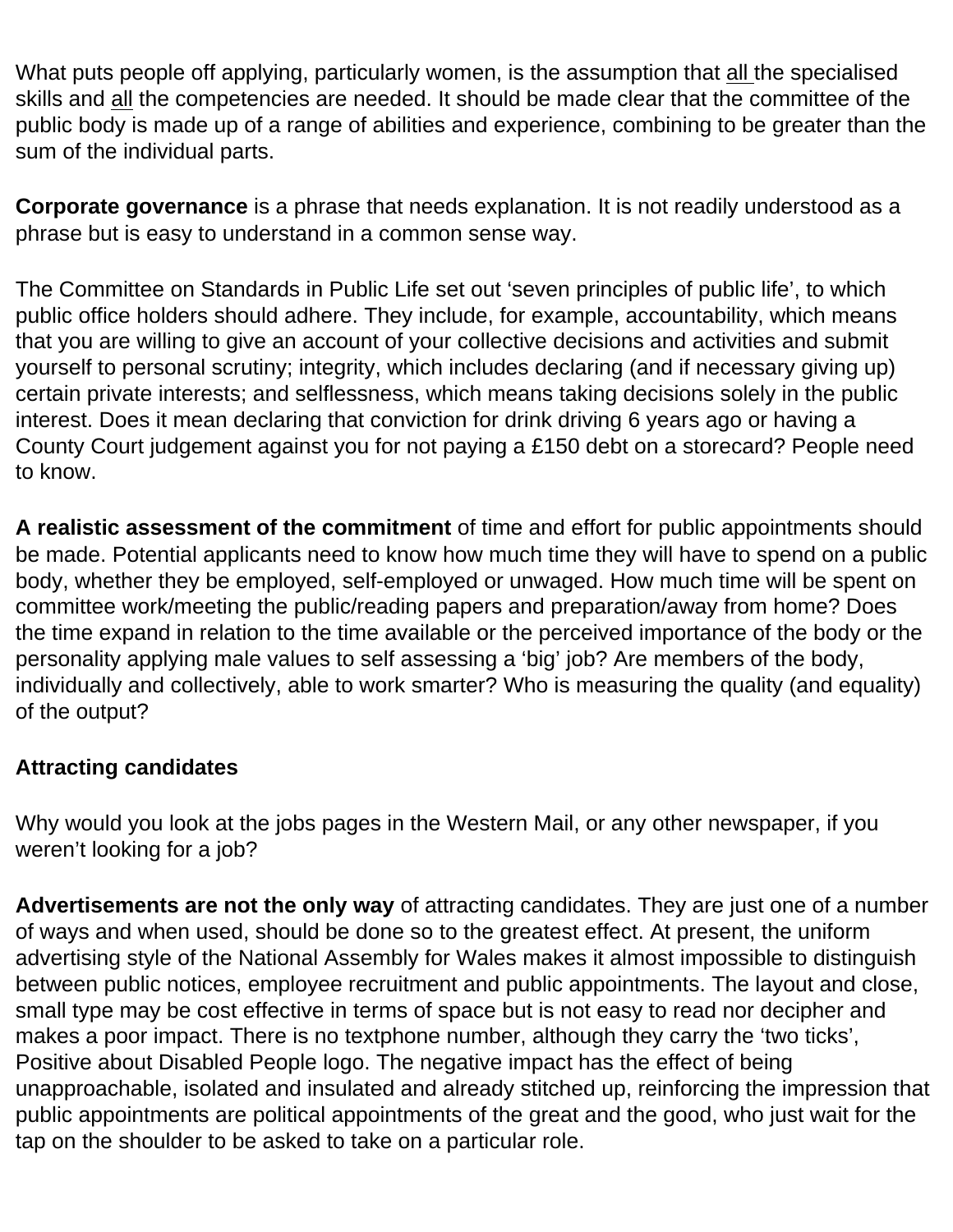In advertisements, use language that is inclusive. Be aware of phrases and descriptions that directly or indirectly discriminate against women, disabled people or black and ethnic minority people. that fluency in Welsh is an essential requirement for all public appointments. What about 'flyers' in other languages such as Urdu, Bengali, Arabic, Chinese and Punjabi? Adverts with fewer words in a bigger type are easier to read. Are audio cassette or braille versions available?

The desire to put as much information in as possible is understandable but there are more punchy, attractive ways of doing this that still retain the essence of the job. Working to the core competencies, specialised skills and a brief statement of context would be a start. Some of the language used is not inclusive. What is meant by 'an energetic, thrusting leader with vision' and what image does it conjure up in the mind? Is there an age limit and can that be justified?

More imaginative ways, still using the print medium, have recently been used for the appointment of Magistrates. In the Pontypridd Observer recently there was an article about the job of a magistrates clerk, told through a local man's personal story. There were all the 'Just look who's been in Court' pieces scattered about other pages (aren't we all nosy?) and turning the page was an eye catching advert 'You too could be a Magistrate'. Most people would have formed an opinion of the work of a Justice of the Peace by the time they reached the advert.

Find out where people would expect and do look for public appointment adverts and notices. Which newspapers and publications are read by whom and what are their circulation figures? Where would women, black and ethnic minority people and disabled people expect to come across information on public appointments? Carry out the research and ask National Assembly Partnership Agencies for their opinions and experience.

Use different publications (local papers, free papers, women's magazines, 'red top' daily newspapers, charity publications, the Big Issue Cymru, Trade Union newsletters, Local Authority staff magazines, the All Wales Ethnic Minority Association Newsletter, The Voice and more), press releases and colour reportage to grab people's attention and point them in the direction of an information line, web page or advert.

Advertise on the Internet - 69% of young people aged 16 -24 surf the web; nearly half the adult working population surfs the web but nearly a third of people in the UK take no interest whatsoever. Use hot links from the main Assembly sites and links from other official sites such as News and Current Affairs (BBC Wales, HTV, S4C) and keep them topical.

It is important to **understand the motivation** behind public service. What makes people want to take up a public appointment?

Some suggestions are: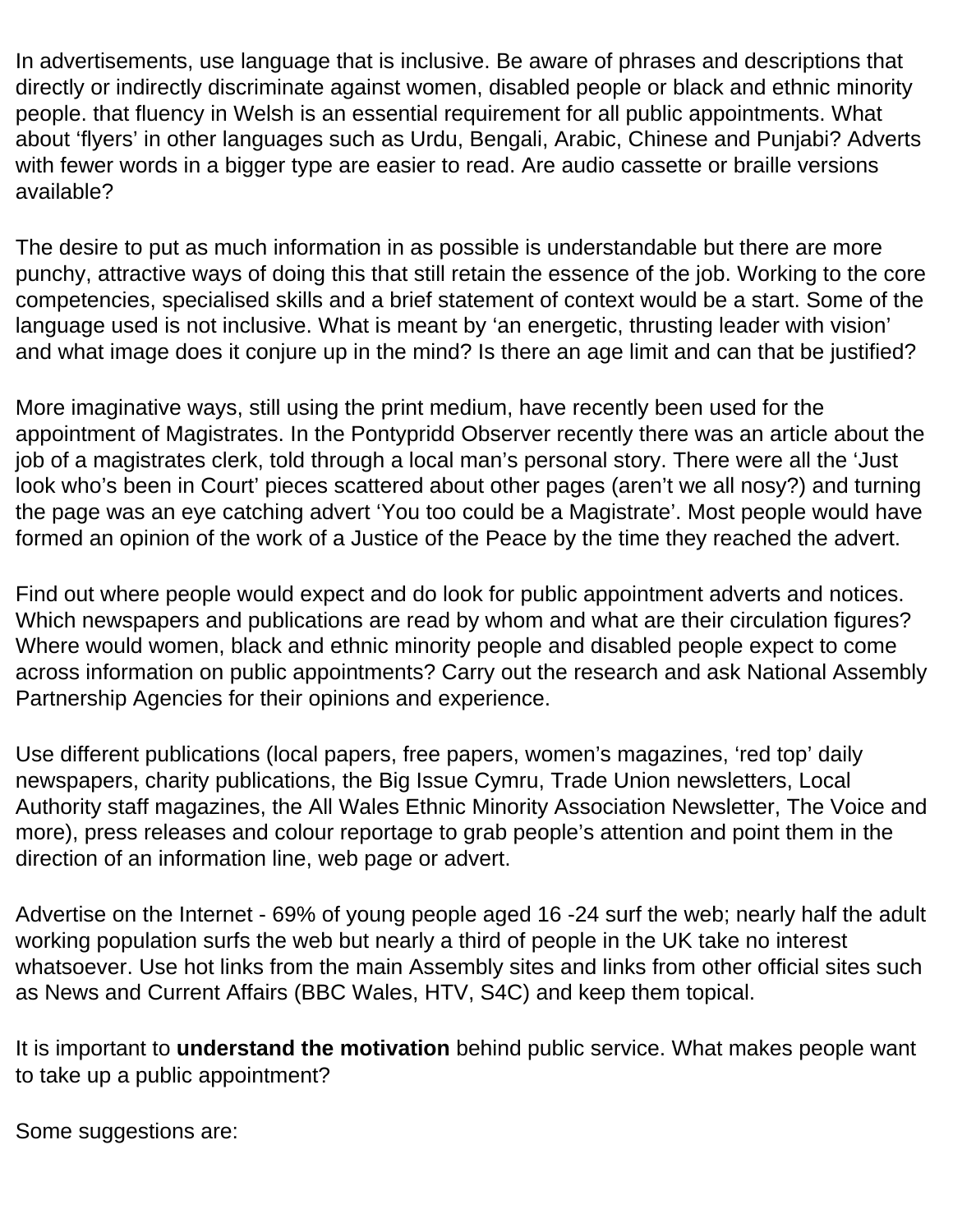To give something back to society; for those who have left paid employment after a long career, to continue to use their skills and expertise; to gain personal and public kudos or power; because someone important has encouraged them to get involved; because they have a personal axe to grind.

There is little point in just waiting for likely candidates to respond to an advert.

You have to go out and **search for the talent**.

There are many talented people in Wales already contributing to public life, (serving as governors, active in the PTA, running football, rugby, netball or swimming teams, organising fund raising events for charities and village fetes, organising the celebration of religious festivals, sitting as a Town Councillor, being a trade union representative, a student union officer, being the local correspondent for the weekly newspaper, being the treasurer of the allotment society, the volunteer organiser in a Bank, retiring from General Practice and many, many more) who, with encouragement might wish to transfer their existing skills and experience to a National Assembly for Wales sponsored public body and with training, learn more skills.

Find out where people meet in the community and how they may be contacted directly. Use flyers, talks, presentations, 'Any questions?' sessions. Put up displays in Libraries, at venues wherever and whenever the Assembly meets across Wales. Go to the Women's Institute, the Students Union debates, Mudiad Ysgolion Meithrin, Community Centres. Try press releases.

Do interviews and phone-ins on Radio and think about a television promotion around the Assembly coverage (adverts are very, very expensive!)

Use the assembly website to explain about public appointments. Close the knowledge gap with information - Frequently Asked Questions, demystify the terminology, a website guide, a chat room with public figures and politicians, leaflets, library material - consultation and feedback using an e-forum, navigate your way to the public appointment posts currently vacant, fill in a questionnaire to see what experience you need, complete an application on-line. Keep up to date and keep going back.

The Appointments Unit circulates adverts to a long list of diverse organisations but there is no feedback from the names on the list nor monitoring to determine which applications came from contacts on that list.

Look for the unusual. For example, during the fuel blockade, Wales Today interviewed the spokesperson for the petrol retailers association, who was an Asian man and the spokesperson for the protesting truck drivers, a white man. Both were articulate, well informed and presented their views cogently and forcibly. Think about the Welsh Diaspora and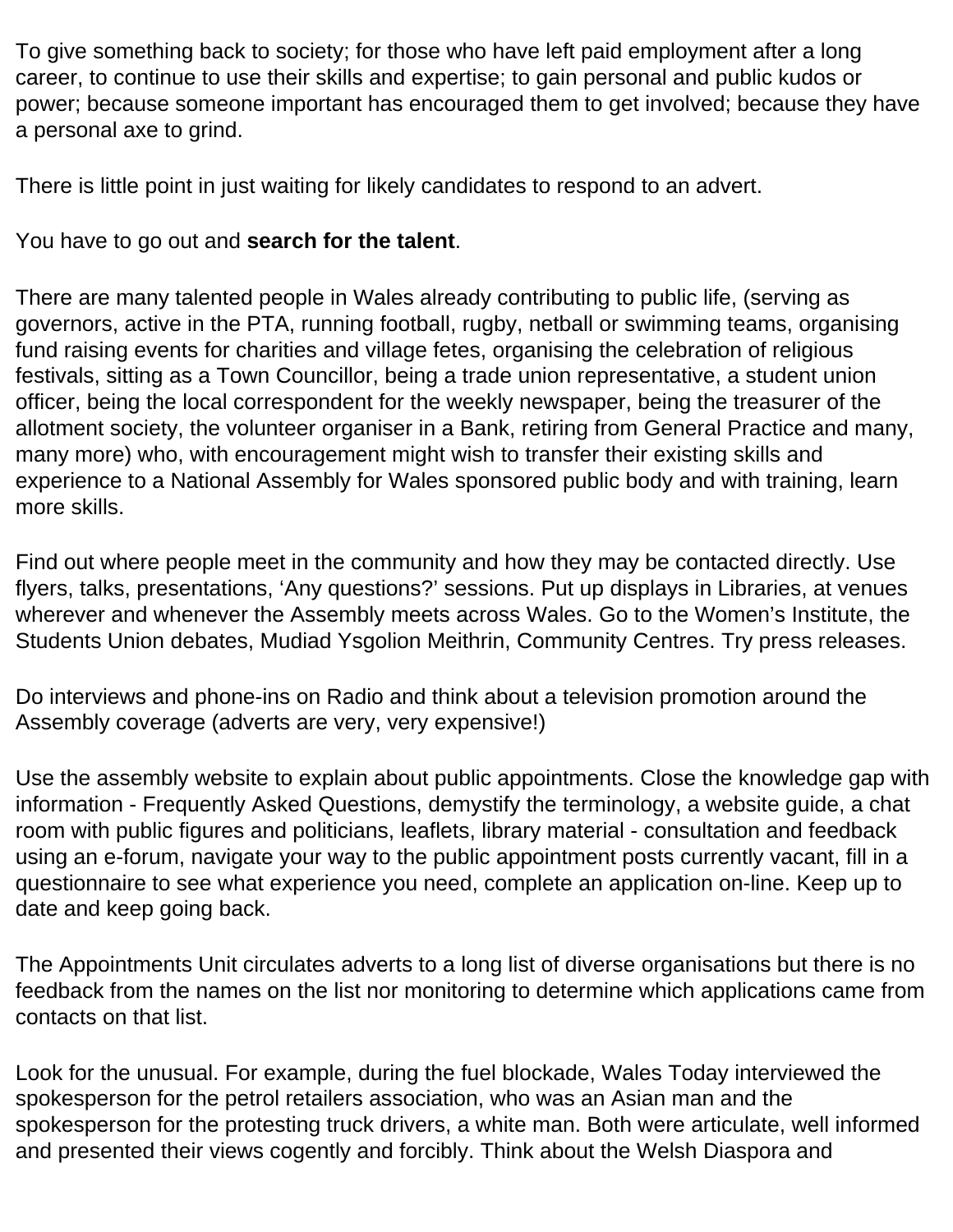individuals who wish to come home again to Wales. There is a shortage of G.Ps. in parts of the South Wales Valleys as doctors who came to Britain from the Asian sub continent years ago reach retirement age. What will those doctors be doing in their retirement? They have many transferable skills that could be used in public service and some of them are probably doing so already in their communities. This is only one of many untapped sources of talent.

A longer term strategy of **nurturing and training** will be needed to tap other sources of talent and to grow people who have some of the core competencies, have the potential to acquire or learn more but do not have the experience and are not yet ready to compete for and take up positions in National Assembly sponsored public bodies. Identify and nurture those who are already serving on public bodies such as school governing bodies, community councils; so they gain confidence and experience and are trained in core skills.

There is a linked trajectory to equip individuals to compete for public appointments.

For example, where a woman is vice-chair of a school governing body, she might be encouraged to stand for chair, having received the appropriate training in chairing committees, through the Local Authority Governor training scheme. She would gain both the skills and the confidence to apply for a public appointment, once her term of office as parent governor ends with her child leaving that school.

By using the **partnerships and specialist input** that already exist within the Assembly Equal Opportunities Committee, valuable insights may be gained. The Equal Opportunities Commission has a wealth of information on sex discrimination in advertising, the Commission for Racial Equality knows the profile of professionals and entrepreneurs from the black and ethnic minority communities in Wales, the Disability Rights Commission will explain the culture of learned helplessness acquired through bad experience and segregation for many of the 400 to 600 thousand people in Wales affected by disability. These partners will advise on appropriate and lawful positive action that equips people to compete on equal terms for public appointments. Other organisations with a specialism that would input into the process of attracting candidates are other public bodies. Expertise exists within the Assembly itself. There will be expertise in the private and voluntary sectors to be exploited. Use search agents from the private sector to add to the pool of applicants.

In addition to advertising, there are ways of attracting candidates by **adopting innovative methods and sharing best practice.** These involve being pro-active and going out into the community and targeting people and groups directly, where they are and where they meet. Methods should be used that do not exclude sections of society.

Whatever traditional or new methods are used to attract candidates, they must be fair, open and promote equality of opportunity. It is vital that all those involved in public appointments are trained in **fair selection** and that every part of the process complies.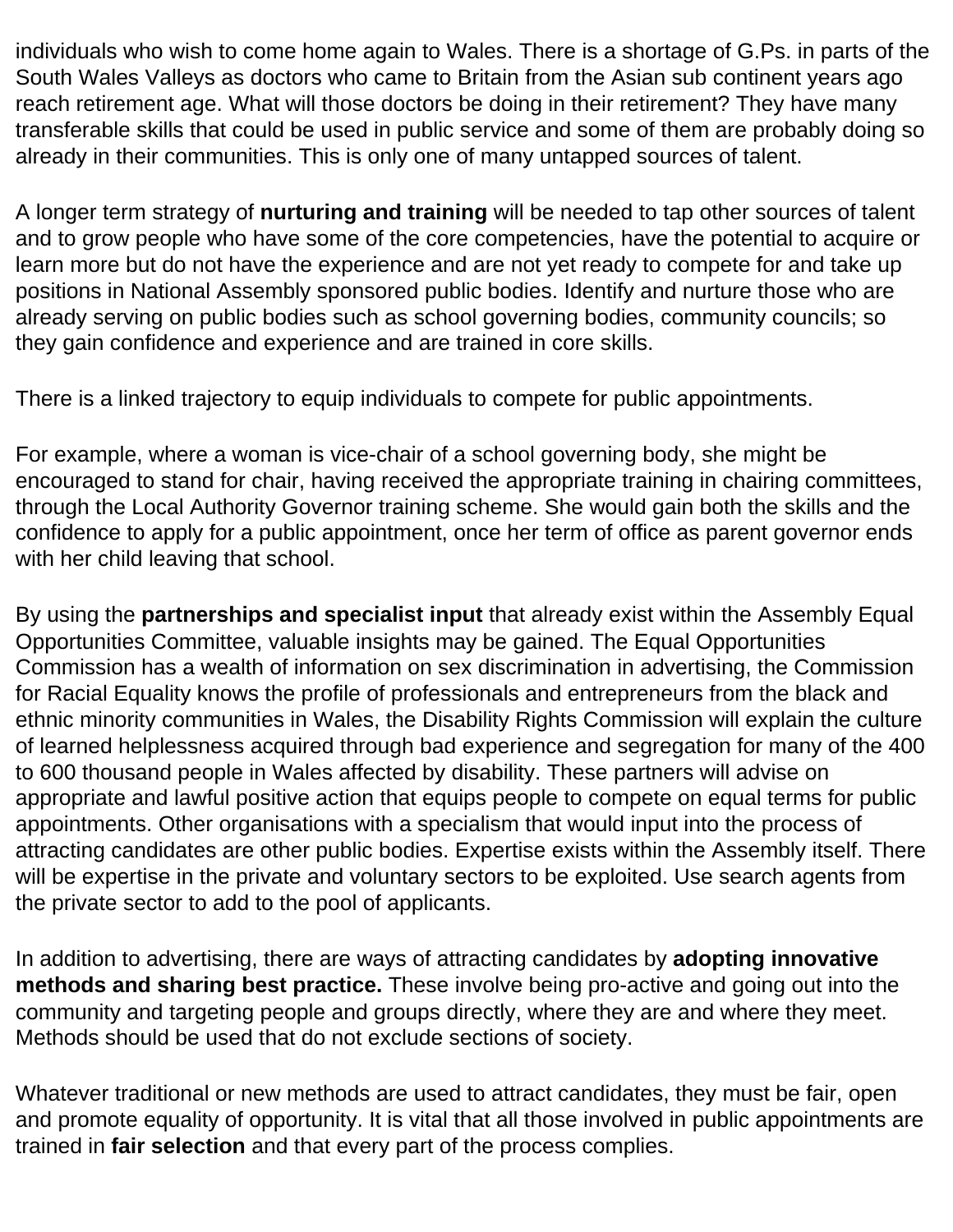#### **Recruiting candidates**

The present system relies on an application form, upon which shortlisting decisions are made and an interview that may last only 40 minutes.

**Interviews are not the only way** of recruiting people but they do have face validity; you expect to be interviewed. Interviews are effective if carried out fairly, consistently and with as little subjectivity as possible, by trained and experienced interviewers.

Responsibility for **the recruitment process** rests with at least two areas. There is the main public appointments unit in Cathays Park, with the NHS appointments unit in the adjacent corridor. I suspect there are small recruitment units in each of the subject areas. It is difficult to pinpoint where the professional responsibility lies for the recruitment and selection for public appointments in Wales. From my limited exposure, there appear to be different ways of doing things, with little or no cross over. There is little consistency in application forms. There is consistency in the advertising style - all dull. Although not questioning the dedication of the staff in getting the task done, some of the methods appear inefficient, administratively burdensome and demanding of both time and resources. Like waiting for a bus, nothing comes along for ages and then three arrive together; so it is with public appointment vacancies. The jobs seem to come up for renewal in bunches. Lessons may be learned from best practice elsewhere, including other parts of the civil service in Scotland, Northern Ireland and the UK public appointments unit. The aim is to appoint the best and the most talented people to public appointments in Wales and this may have been lost in the desire to get the job filled. By staggering the ends of periods of office for those appointed to public bodies the workload would be more spread more evenly. Not only does that make room for improvements to the recruitment process but more importantly, it means there is less overall disruption to the working committee of the public body. Automatic renewal of appointments might be deemed unfair and consideration must be given to introducing a policy of re-application.

Not only should there be **fair selection and equality training for the interviewers** but for everyone, including Chairs of Public Bodies, independent assessors and civil servants, involved in the selection and recruitment process.

Quality selection depends largely on the amount of objective information that may be used to assess candidates' skills, abilities or potential to fulfil the competencies required to carry out the job. **Objective testing** gives a bank of information upon which, together with the information on the application form, shortlisting decisions may be made. It will also make the interviewing process more focused, concentrating questions on competencies that do not lend themselves to objective testing, such as experience, effective verbal communication and interpersonal skills. The skill for the personnel professional is to use reliable and valid tests, based on the competencies, that add value. Looking at the list of core competencies, it would feasible to devise a work sampling observed group exercise to test 'working collectively' and 'planning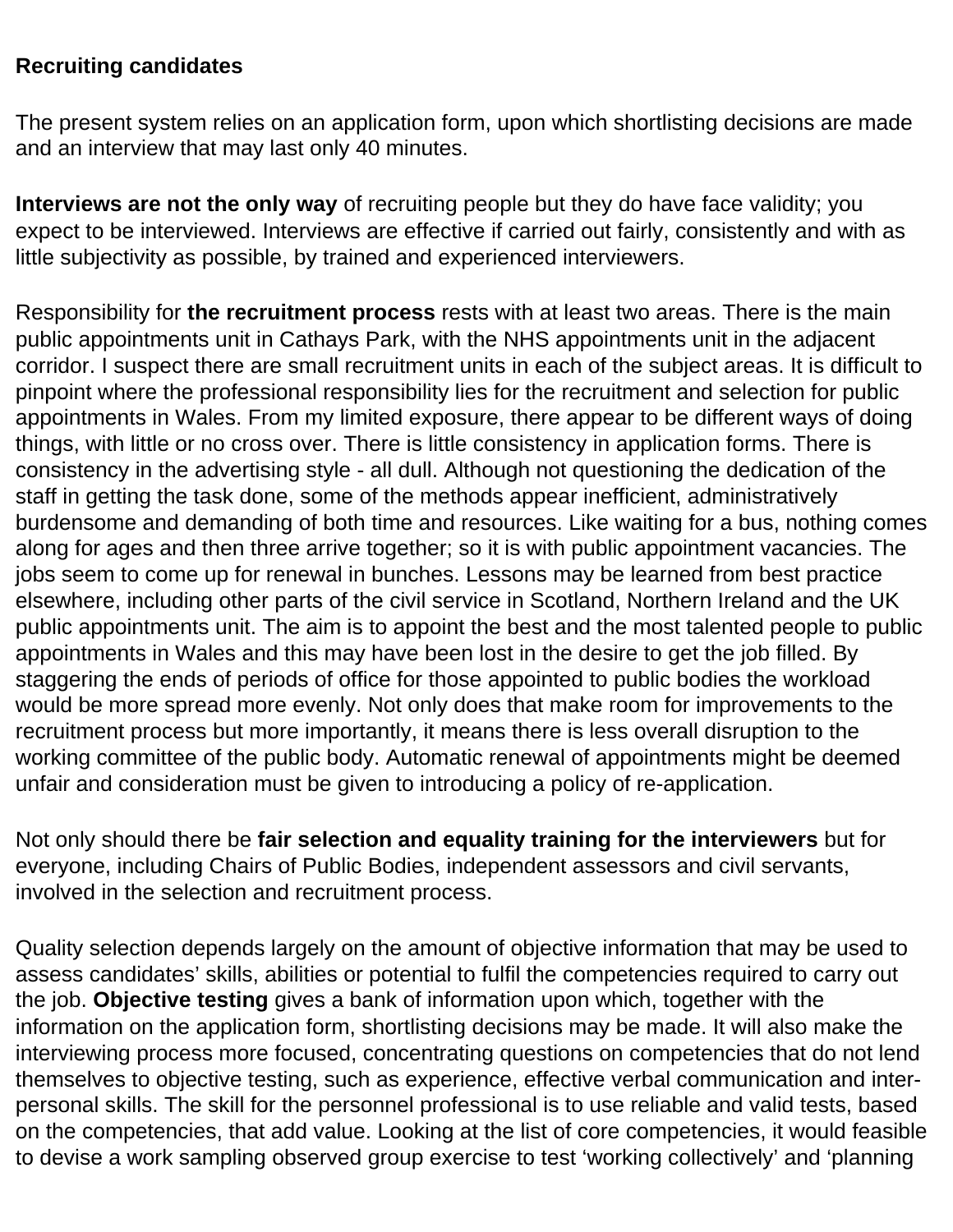and action'. Another piece of work that could be done by candidates at home, reflecting the reality of the job, would be to read a report, summarise the main points and prepare questions for scrutiny. Presented in a written form would also test written communication skills. The appointments unit would be in a strong position to present interview panel members with a recommended shortest, based on objective information. Experience has shown that the quality of candidates but forward for interview is improved whilst the quantity reduces. That means less actual time but more quality time for Assembly Members and others spent on interviewing, which should make it easier for civil servants to organise dates and co-ordinate diaries.

One word of caution here. Tests should only be used where they are inclusive and do not favour one gender over another, one race or culture over another or make it difficult for someone with a disability to take part. The same should be applied to the interview and access to the interview.

At the moment there does not seem to be the time to do all this 'extra' work and get the jobs filled. There is understandable apprehension among civil servants that widening access will increase the number of applicants and put an intolerable burden on them. Add the need to overhaul the system and the staff may feel overwhelmed at the prospect of change. Better **timetabling** of vacancies, through improved planning and staggering the ending of periods of office, together with a longer term plan to 2003, would give the necessary space to work on improving the recruitment process.

The bank of information should not be wasted. There will be **competent people who have already been tested** who may have training and development needs or lack relevant experience for a particular body. These 'also suitables' or fast track candidates should not be lost to the system. There is an existing database but has insufficient detailed updated information for sophisticated interrogation.

## **Retaining and developing people**

It is important for the credibility of public appointments that there is a mechanism for **feedback to successful and unsuccessful candidates**.

Many people are bruised by the long, drawn out process. Their experience is of little contact with the system, they do not know how far the application has progressed and they feel let down and rejected at the end of it. There is nothing more disheartening than being told, 'You did a good interview but somebody did better on the day'. Even when successful, candidates get no feedback on the harrowing experience.

In a public service, the public has the right to be treated better.

The objective information that will be amassed during the selection process makes feedback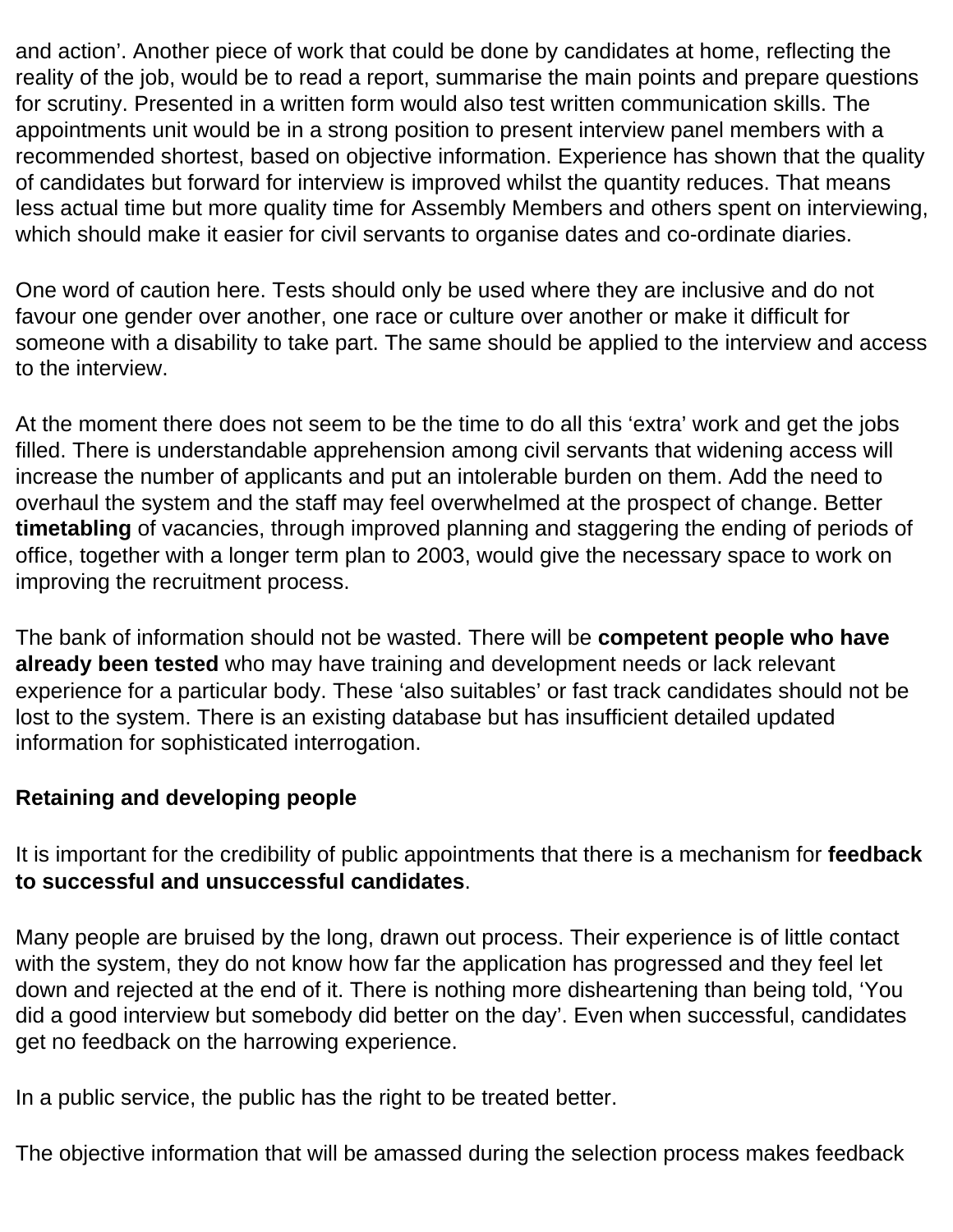easier to give in a sensitive and constructive way, with the opportunity to suggest other ways of making a contribution to public life. It adds value.

Positive actions, including training, to equip potential applicants to compete for jobs have already been mentioned. Once appointed, people will need **training and induction** in the new rôle. Information from the recruitment process, together with the job and person specifications will form the basis for identifying the training needs. A good induction programme into the work of the public body and the committee will assist newly appointed people to make an early contribution.

Defining the job accurately and honestly will make **appraisal and performance review** of the individual straightforward. Everyone wants to know, 'How am I doing?'

It helps grow people not only in the present rôle but for future public service. This should be normal business for chairs and committees and is another way of mainstreaming equality of opportunity into public service. It is also important to find out why people stop wanting to serve on a public body and leave.

Some people give up public service because of the difficulties in managing the **home/work life balance.** This could be expanded to home/work/public service/caring/get a life balance. It does not just mean providing crèche facilities for young mothers. It means taking due regard for the individual and collective needs of those serving on public bodies. Planning the length of meetings, where, when and how frequently they are held, travelling time, support for carers, length of time away from home or overnight are all contributory factors. Just as few meetings are held on a Sunday and (never?) on Christmas Day, recognise and respect that other religious groups have their day of prayer and religious festivals. Find more effective ways of communicating e.g. e-mail, video conferencing, personal computers and IT support.

#### **Job evaluation and remuneration**

*Gendering gravitas - a seerious job is very important, should be paid more and no one's going to take it seriously if it's done by a woman.*

Representation of women at the highest levels in public bodies, just as it is in employment, is low; women tend towards the lower profile jobs, are paid less or are not paid at all. There seems to be a pecking order, with wide ranging payments and for no obvious reason.

There are also concerns about paid time off to serve on public bodies especially where colleagues have to cover or where the work is left, awaiting your return. For those who are working pro bono and the self employed, the loss of income may not compensate sufficiently for the time expended. Although a few may make public service a career and see public service remuneration as earnings, there has to be some definition as to what is reasonable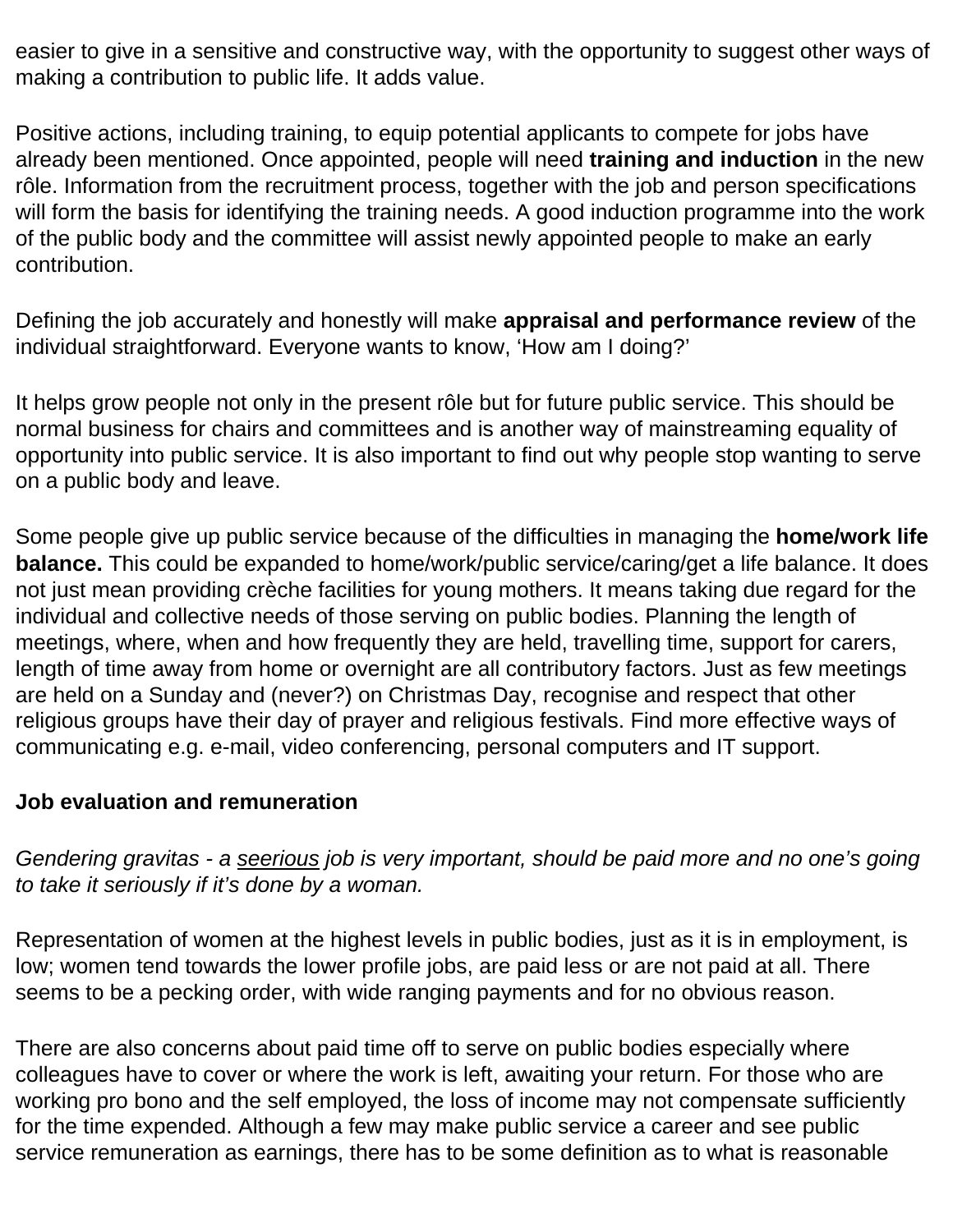reimbursement. Employers and Small and Medium sized Enterprises would welcome a financial contribution to offset paid time off.

# **Publicity**

# **UK Public Service week begins on Monday 20th November**

The aims are:

- To raise public awareness in relation to the framework of public appointments which affect local, national and regional communities;
- to give members of the public the comfort and confidence in the appointment process and its regulation
- to recognise, respect and honour those individuals who undertake these roles; and
- to encourage a wider and more diverse interest in future applicants.

Wales's contribution will be on Wednesday 22<sup>nd</sup> November, with an event in Cardiff Bay for year 12 and 13 pupils and a seminar in North Wales on Frday 24th November. Other people are working on and planning this but it should reflect the diversity across Wales that public appointments aim to achieve. A longer mentoring programme would not be appropriate without training for the mentors and those being mentored but should not be ruled out for the future.

Whatever happens, full media coverage is needed and at this stage, the mission to explain must be stronger than the message to apply for appointments.

The system will not be ready to handle a large influx of speculative applications. To raise expectations amongst those interested in serving on public bodies and then be unable to follow this up with realistic opportunities will defeat the whole object of the exercise.

The next stage in widening access and closing the knowledge gap is to help people in Wales **find out about public service.**

There need to be plans in place to roll out information and make a big impact in Wales that will explain what action the National Assembly is taking and to have in place positive action training, talks, presentations and publications in support of this, the administrative systems and processes to manage enquiries and jobs that are vacant or will become vacant shortly. The UK Public Appointments Unit has an excellent pack that could be adapted for use by the National Assembly for Wales, prepared in Welsh and other formats. More media coverage and on-line support will be needed.

**The longer term strategy in Wales** will take 3 -5 years to achieve. The temptation to go for a quick fix, get a few more women in and a couple of black or Asian faces may make ticking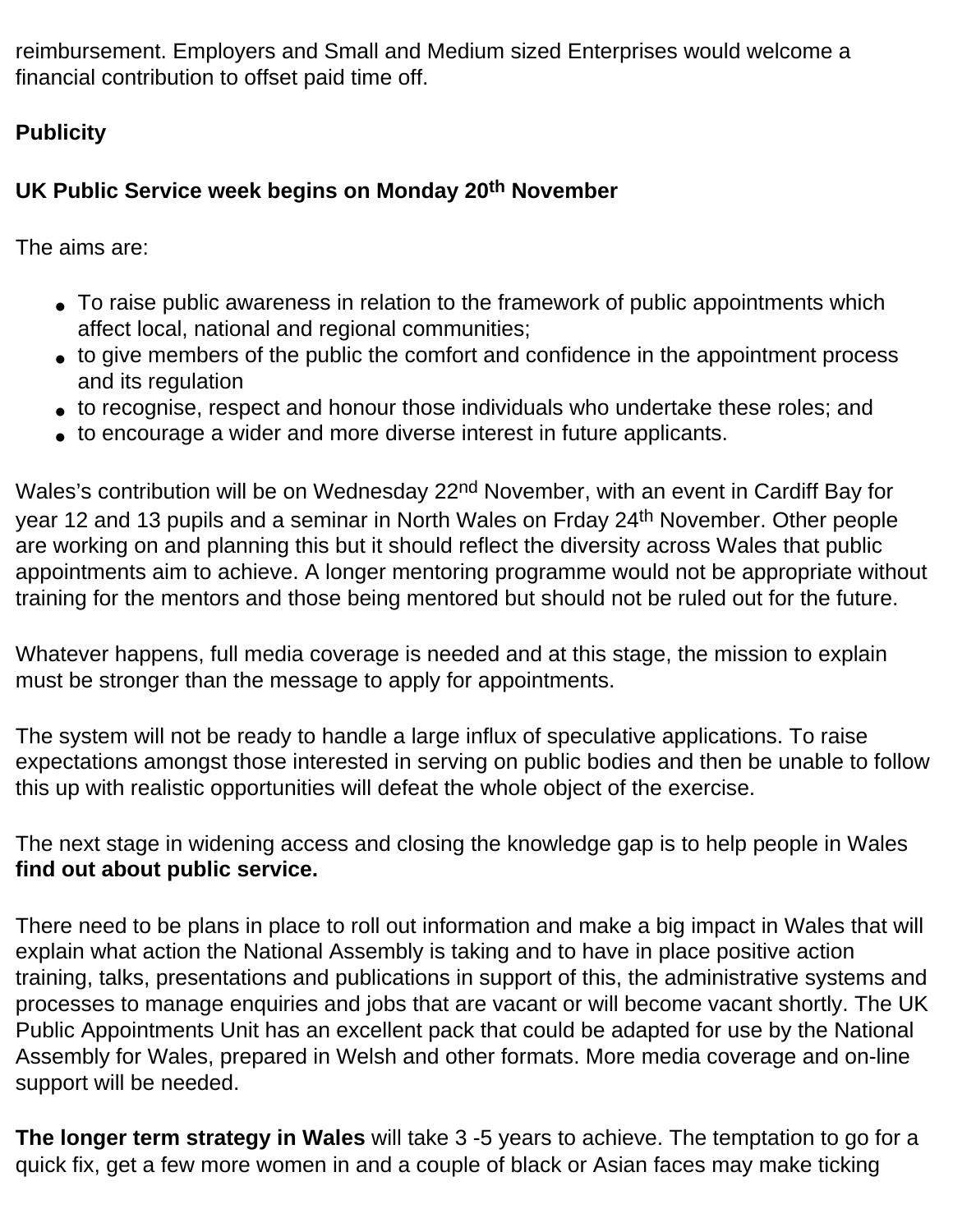boxes easy but it will not secure the real changes necessary. Further work, building on the Public Service Week. One suggestion is for Wales to have its own Public Appointments event in 2001 to coincide with the UN year of Volunteering. This would be a separate piece of work outside the remit of this report.

## **Active citizenship**

It is at school that pupils first learn about and understand government and begin to put into practice some of the skills needed for public service. Delivering **the personal and social education curriculum** has started to address this, whether it be organising a Christmas lunch for old age pensioners, having a non-uniform day for a charity or sixth formers being paired with Year 7 pupils to help with reading. How the curriculum can engender an ethos of public service needs re-visiting.

## **Public service in the trade unions and the public, private and voluntary sectors**

Most public service organisations, including the BBC, have a particular responsibility to contribute to the life of the nation, local communities and society. They actively encourage and support staff in formal roles and informal activities. The motive is a mix of corporate altruism, the need for a public service organisation to demonstrate its social responsibilities to the communities it serves and statutory rights. There are certain public duties for which staff have a statutory right to time off such as:

- Justice of the Peace;
- $\bullet$  A member of a local authority;
- A member of a statutory tribunal;
- A member of a National Health Service Trust;
- A member of a board of visitors for prisons;
- A governor of a grant maintained school, LEA school or other educational establishment.

Many large private sector companies, members of Business in the Community, charities, as well as most public service bodies and local authorities will have a community involvement policy that builds links with local communities. This policy could involve contributing expertise or equipment to encourage young people to participate in the community, creating opportunities for individuals who would not normally have access to opportunity and taking initiatives that promote responsibility within the community.

Employees may be granted 18 days a year for attendance as a Magistrate, 6 day a year for a school governor so long at it does not conflict with normal duties.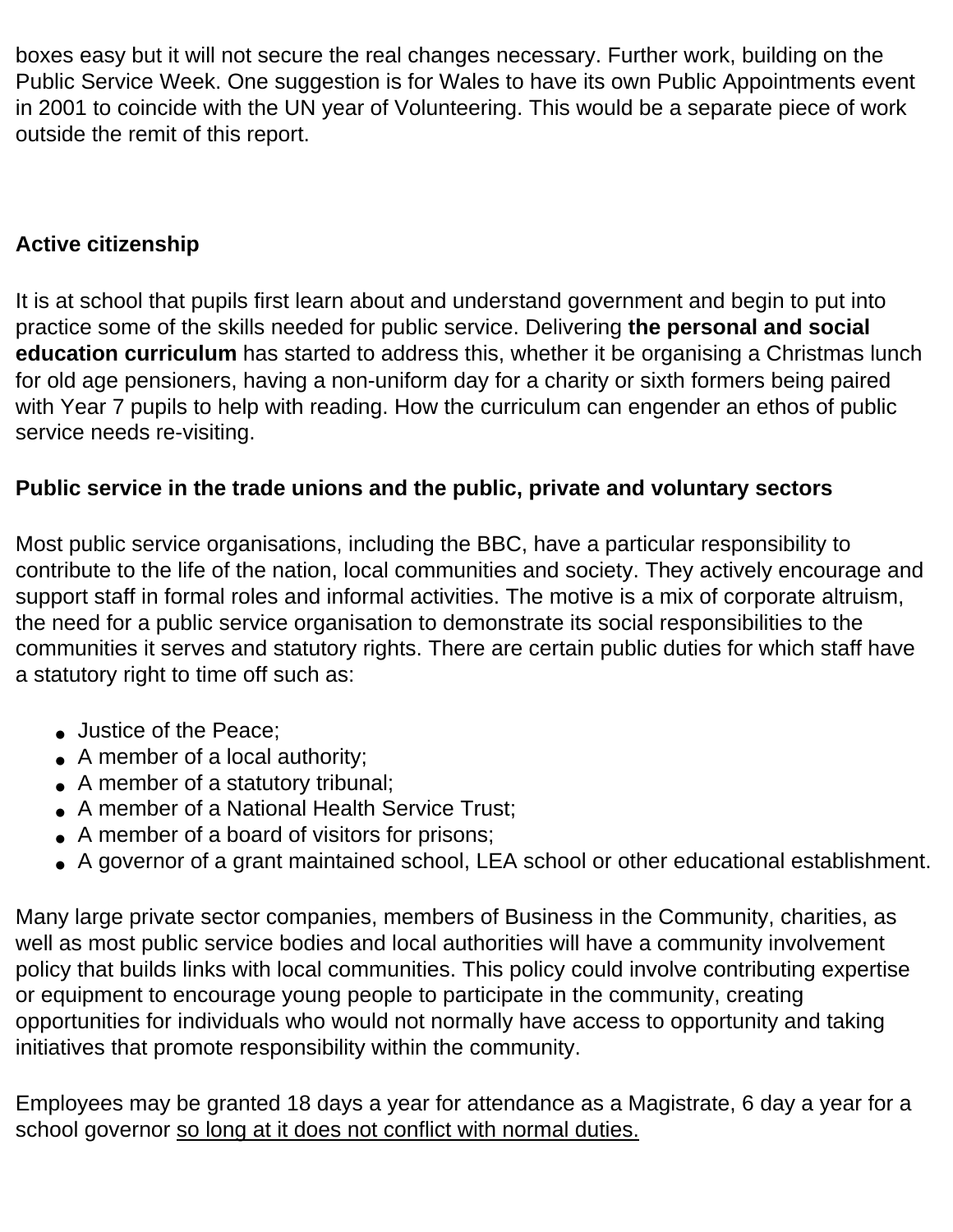The true reflection is that having the right to paid time off for public duties does not equal the reality: A General Practitioner would have to find and pay for a locum; a school teacher would have to be covered by a supply teacher and paid for out of the schools budget; a charity shop relies heavily on volunteers; colleagues would have to be willing to cover for a journalist when a news story breaks; a local authority training officer carries the workload and returns to it after the time off; a self employed entrepreneur loses money. The same applies to paid time off for trade union officials for work related union activities let alone public service.

It would be useful to find some best practice examples amongst public service organisations, trade unions, the voluntary sector and private business and promote them. Growing people who already have some of the skills and experience by serving on local bodies is an important way of encouraging active citizenship. Public service should be mainstreamed into the excellent School Governor training organised and run by Local Authority Education Departments.

Companies who run pre-retirement courses or out placements for those facing redundancy and Department for Employment and Education Job Clubs could mainstream public service into their syllabuses.

# **Monitoring and evaluating effectiveness**

The terms of reference for this report are '*to advise on a programme of action designed to achieve applications for public appointments which are broadly representative of the Welsh population, particularly in respect of gender, race, disability; and which enable appointments to be made so that public bodies better reflect the communities they serve.*'

Further work needs to be done to devise the short, medium and longer term strategy, determining the timescale and agreeing the planned actions against which progress may be measured. Targets in respect of gender, race and disability and collecting data are straightforward. Some of this is being done but needs analysis. More difficult is evaluating what difference these actions will make to the effectiveness of public bodies in the long run in terms of equality of output.

There are discussions going on in the UK as to whether to have an Independent Commission for Public Appointments. That seems like one step removed from what is happening in Wales where politicians are held accountable to the public for the National Assembly for Wales sponsored public bodies.

## **Acknowledgements and references**

Helen Mary Jones AM, Kirsty Williams AM, David Melding AM.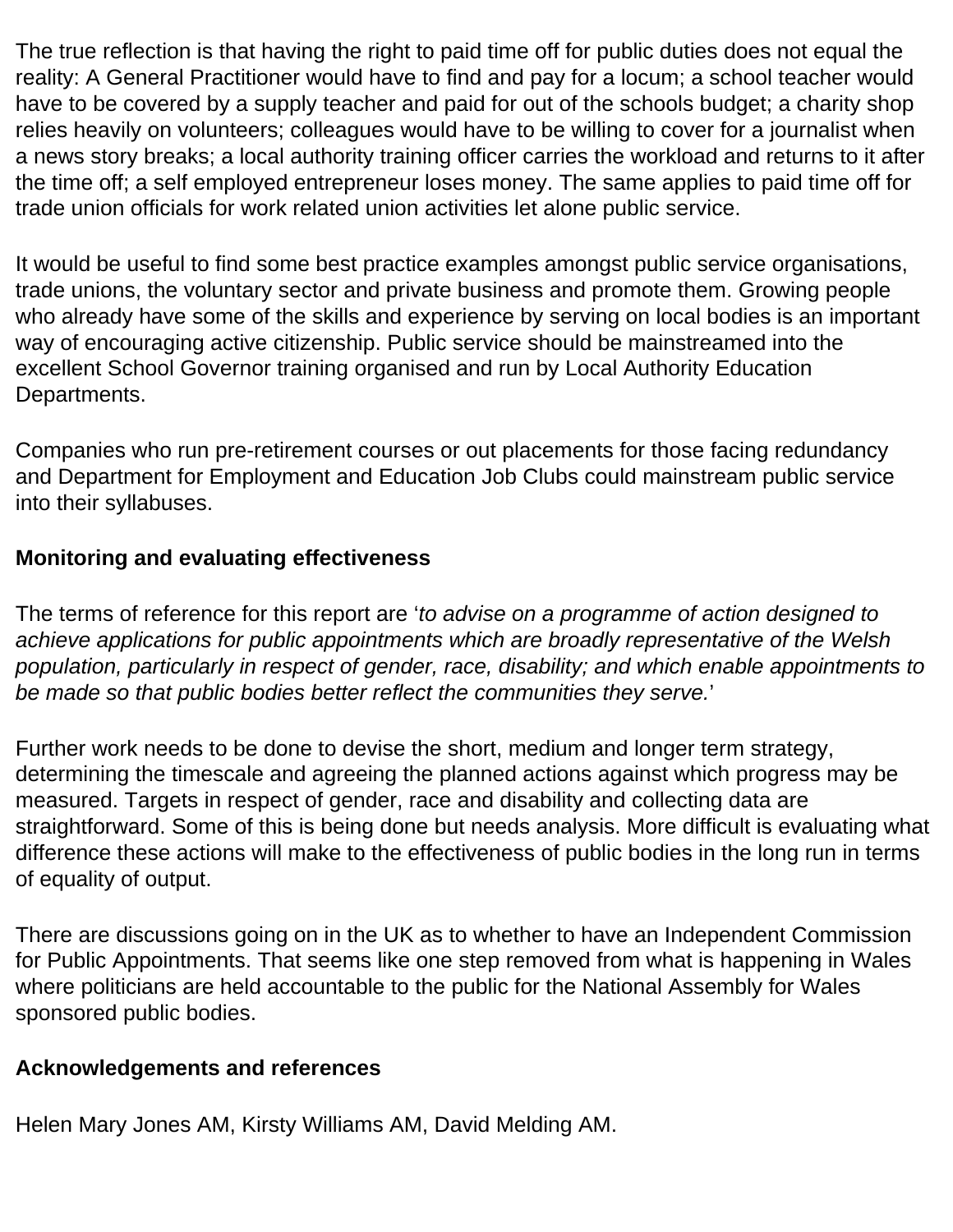Professor Teresa Rees, EOC Commissioner for Wales

Dr Mashuq Ally, Head of the Commission for Racial Equality in Wales

Kevin Fitzpatrick, Disability Rights Commissioner, Wales

Mike Harper, Lindsay Hollies and colleagues from the National Assembly for Wales Public Appointments Unit.

Julie Bragg, Roger Thomas and Steve Phillips.

Dame Rennie Fritchie and staff at the Office of the Commissioner for Public Appointments.

Philip Collcutt, Cabinet Office, General Secretariat, Public Appointmnets Unit

Philip Westwood, Wales representative on the Board of the Recruitment & Employment Confederation.

A special thank you to Edwina Hart. AM, Finance Secretary and Chair of the Equal Opportunities Committee of the National Assembly for Wales and Menna Richards, Controller, BBC Wales for making the secondment possible.

References

National Assembly for Wales adverts and candidates selection pack

Cabinet Office documentation and information packs on Public Appointments

in the UK

'How to improve the gender balance of a public body' EOC

BBC guidance on public duties, special leave and conflict of interest

Advert, and 'Applying to become a Magistrate' information pack and application form

'Women in Public Life Today: A guide' Women's National Commission

Wales Council for Voluntary Action, extract from guidance on the management role of a charity trustee.